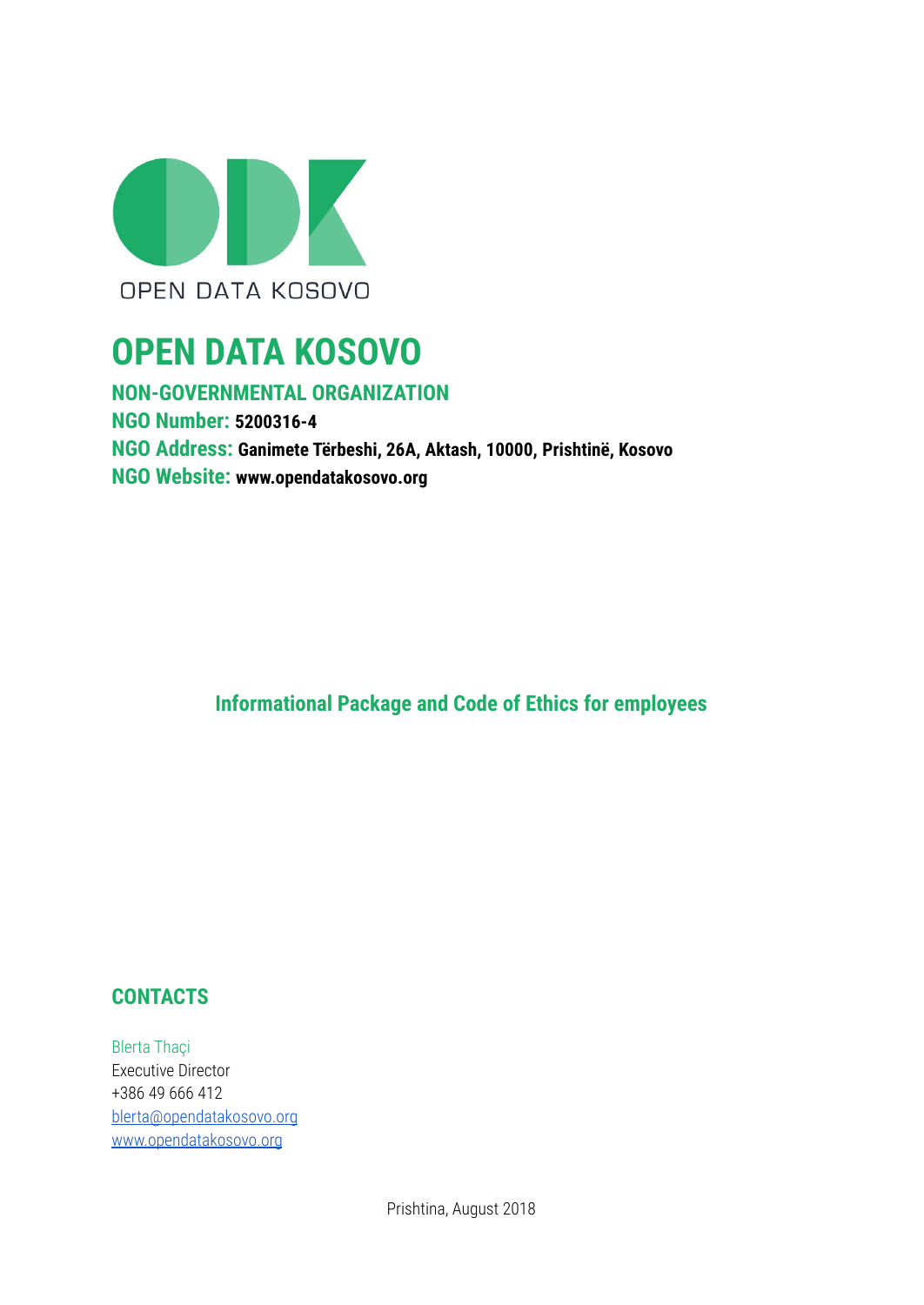

#### **Consent with Informational Package and Code of Ethics**

As an employee of Open Data Kosovo, I agree that I have read the Informational Package and the Code of Ethics. I understand that the documents aim to provide me with information on the policies and procedures of human resources, as well as standards of professional behavior of Open Data Kosovo.

I understand that the policies and procedures of this package may change from time to time and if this occurs, I will be informed in due time. Also, I am aware that it is my responsibility to make sure that when I access a given part of this manual, I should access the latest version.

And I ultimately understand that if I need clarification for whatever part of this document, I should consult the official/delegated representative of Open Data Kosovo.

*Please, write down your name, surname, signature, and the date of your consent. After signing it, please submit it to the Human Resources Office.*

Name and surname of the employee of Open Data Kosovo:

\_\_\_\_\_\_\_\_\_\_\_\_\_\_\_\_\_\_\_\_\_\_\_\_\_\_\_\_\_\_\_\_\_\_\_\_\_\_\_\_\_\_\_\_\_\_\_\_

Signature:

Date \_\_\_\_\_\_\_\_\_\_\_\_\_\_\_\_\_\_\_\_\_\_\_\_\_\_\_\_\_\_\_\_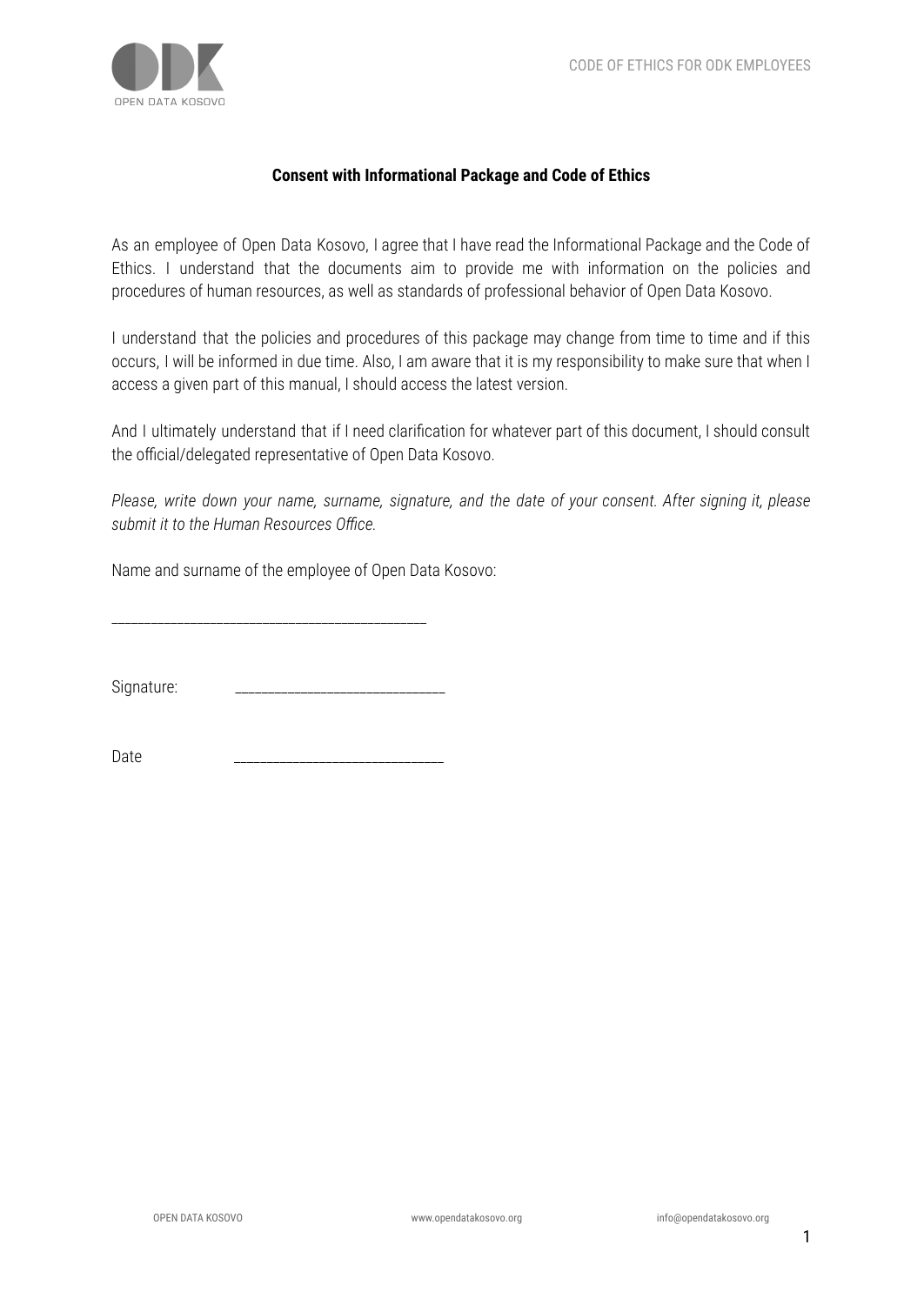

#### **Organization's mission**

Open Data Kosovo is a civic-tech organization that uses technology to contribute to good governance, transparency, and accountability. The organization accomplishes its mission while contributing to the development of Kosovo's tech community through youth engagement activities that expose participants to new and enabling technologies while problem-solving social issues.

OPEN DATA KOSOVO is a non-governmental organization established on October 9th, 2014, with registration number 5200316-4. Its scope of work includes digital product development, training and workshops, data analysis and community building.

#### **Human Resources Management Policy Manual**

This manual aims to serve as guidelines for current and future staff in terms of all human resources practices of Open Data Kosovo. Its content derives from the existing legislative framework applicable in the Republic of Kosovo (Law on Labor No.03/L-212) ratified on December 16, 2010, with all respective secondary legislation), as well as from best international practices of human resources management. This manual should be updated periodically according to the needs and changes of circumstances internally as well as outside the organization. These changes may be made also through annexes that will be approved by the Board. Every change to the manual should be communicated to the entire staff of Open Data Kosovo.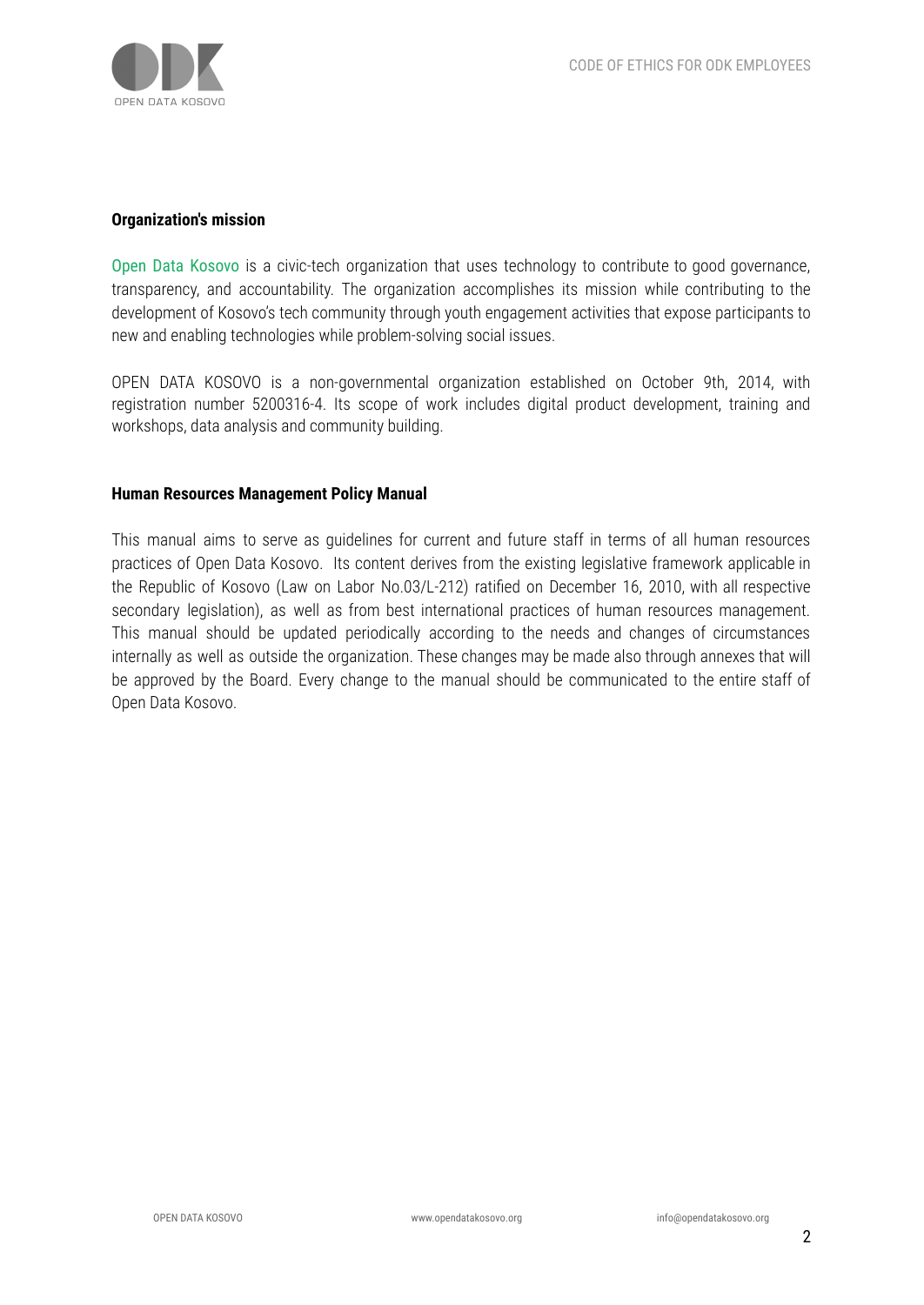

#### **Content**

#### **Chapter I - General Information**

PART I - MANAGEMENT AND DEVELOPMENT OF HUMAN RESOURCES

- 1.1 Introduction
- 1.2 Staff their classification
- 1.3 Permanent staff
- 1.4 Long-term staff
- 1.5 Mid-term staff
- 1.6 Short-term staff
- 1.7 Interns

#### PART II - TAX ON SALARY AND PENSION CONTRIBUTIONS

- 2.1 Salary
- 2.2 Pension contributions
- 2.3 Income tax

# PART III - LEAVE

- 3.1 The right to leave
- 3.2 Using days of leave
- 3.3 Sick leave
- 3.4 Unpaid leave
- 3.5 Maternity leave
- 3.6 Paternity leave
- 3.7 Clemency leave
- 3.8 Other unpaid leaves
- 3.9 Registration and management of leaves
- 3.10 Official holidays
- PART IV Staff administration and other instructions
- 4.1 Employee files and access to files
- 4.2 Evidencing working hours
- 4.3 Engagement outside Open Data Kosovo

PART V - Management of performance and staff development

- 5.1 Setting objectives
- 5.2 Performance assessment
- 5.3 Salary increase
- 5.4 Personal treatment and advancement

#### PART VI - Complaints and disciplinary measures

- 6.1 Complaints
- 6.2 Disciplinary measures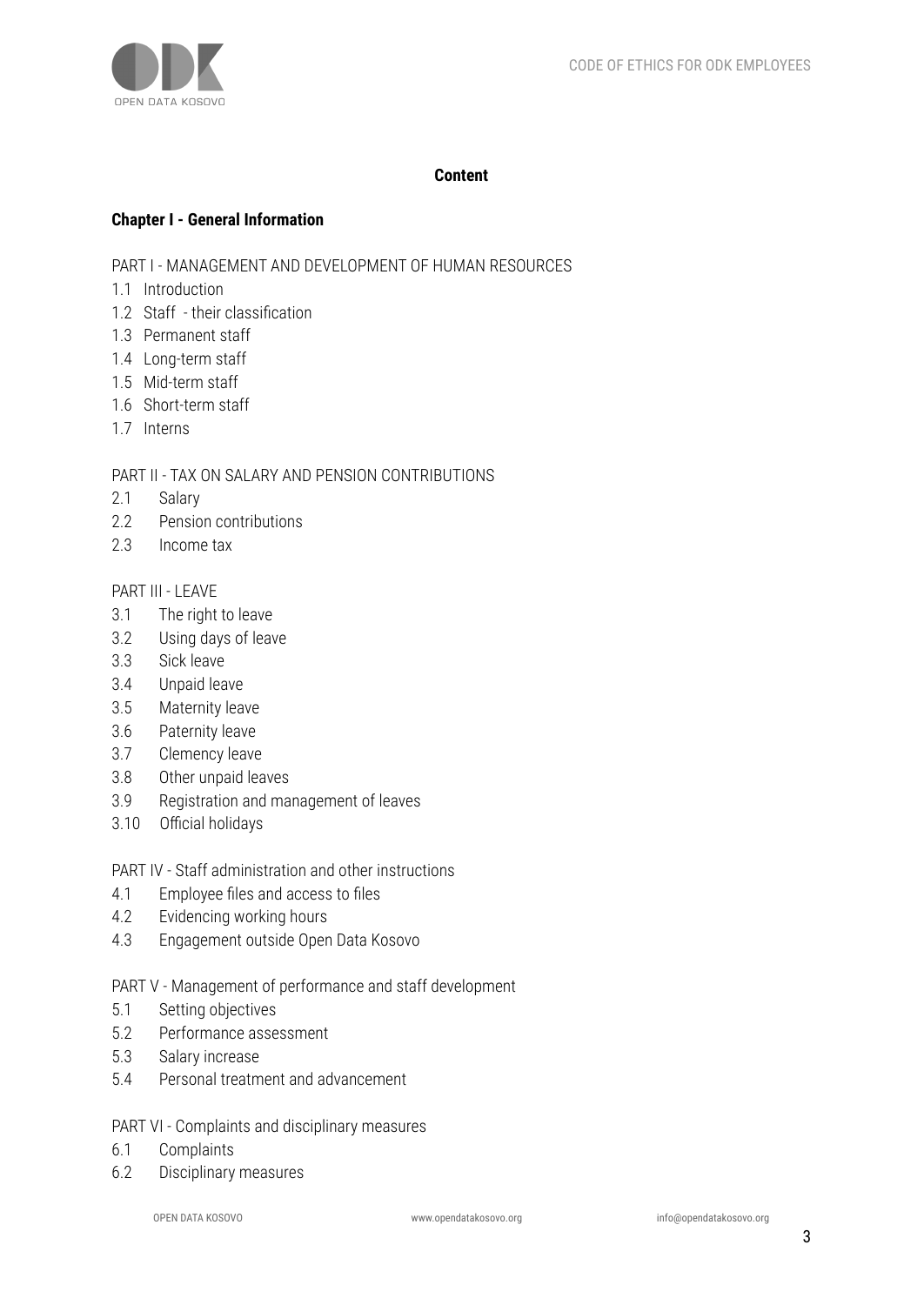

PART VII - Termination of contract

- 7.1 Termination of contract by Open Data Kosovo
- 7.2 Termination of contract by employee (resignation)

PART VII - REPORTING 8.1 Planning 8.2. Reporting

**Chapter 2 - Code of Ethics**

**Chapter 3 - Rules of Conduct in Open Data Kosovo**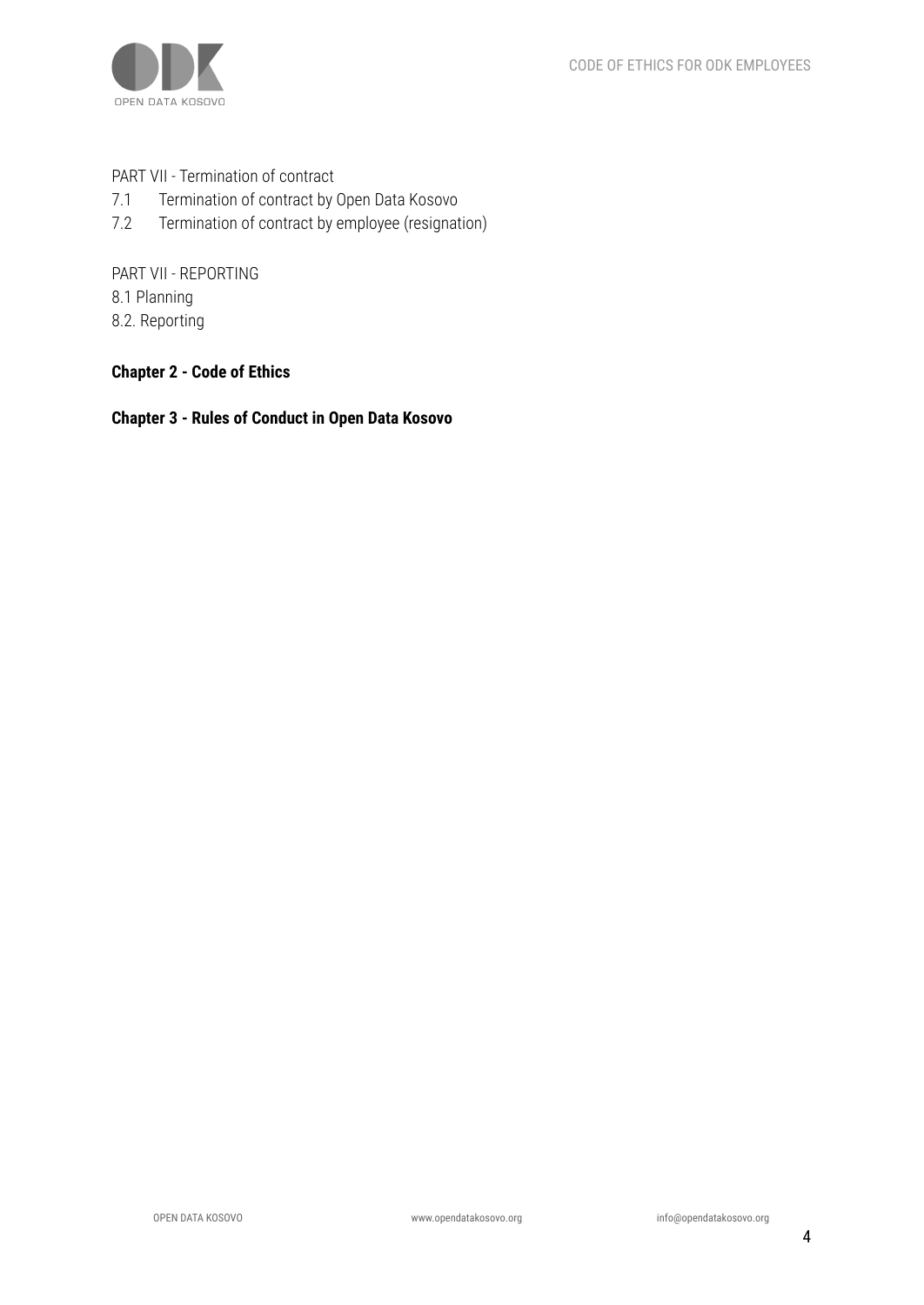# **PART I - MANAGEMENT AND DEVELOPMENT OF HUMAN RESOURCES**

#### **1.1 Introduction**

Open Data Kosovo as a non-governmental organization with its scope of work aims to implement its strategic objectives through good management of financial, human and technological resources, as well as in close cooperation with local and international donors and partners.

Through good management, Open Data Kosovo is determined to contribute to Kosovo society by providing equal job opportunities for all communities of the Republic of Kosovo, through the implementation of HR policies and procedures, which are in line with applicable legislation in Kosovo, as well as with the best international practices of HR Management. By providing clear policies to its staff, a positive, motivating and developmental environment, the Executive Director of Open Data Kosovo enables every individual to give their maximum potential and establish synergy with organization's strategic objectives, always by increasing cooperation and partnership with local and international partners in order to provide as much assistance as possible to the communities and groups targeted by the organization, as well as by ensuring editorial independence of the work of the organization.

#### **1.2 Staff - classification of the employees**

In line with the Law on Labor of the Republic of Kosovo (Law No. L-03/L-212 approved on December 16, 2010), Open Data Kosovo classifies its staff in these categories:

- Permanent staff (contract of indefinite duration)
- Long-term staff (contract with definite duration)
- Mid-term staff (contract with definite duration)
- Short-term staff (for specific job or task)
- **Interns**

If Open Data Kosovo recruits foreign individuals, their working contract should be made in line with the Law on Labor, the Law on Foreigners, as well as other applicable law in Kosovo.

#### **1.3 Permanent staff**

This category of the staff has contracts of indefinite duration and they are not subject to specific projects. Usually, the permanent staff is the core of the organization providing managerial, technical and administrative expertise for the organization's sustainability. In addition to their main roles, they may support or work on projects, but as the core of the organization, they remain part of the organization also when projects come to an end. Contract of permanent staff, a period of resignation, as well as benefits, differ from the rest of the staff. Also, this category is classified for a compensation package should there be a collective dismissal as stipulated by the Law on Labor (Article 76).

#### **1.4 Long-term staff**

Long-term staff is those employees with a contract of a definite duration of no less than 12 months and no more than 10 years. If their contract exceeds the 10-year period, they shall be reclassified as permanent staff. Usually, the long-term staff is those employees working on the core program of the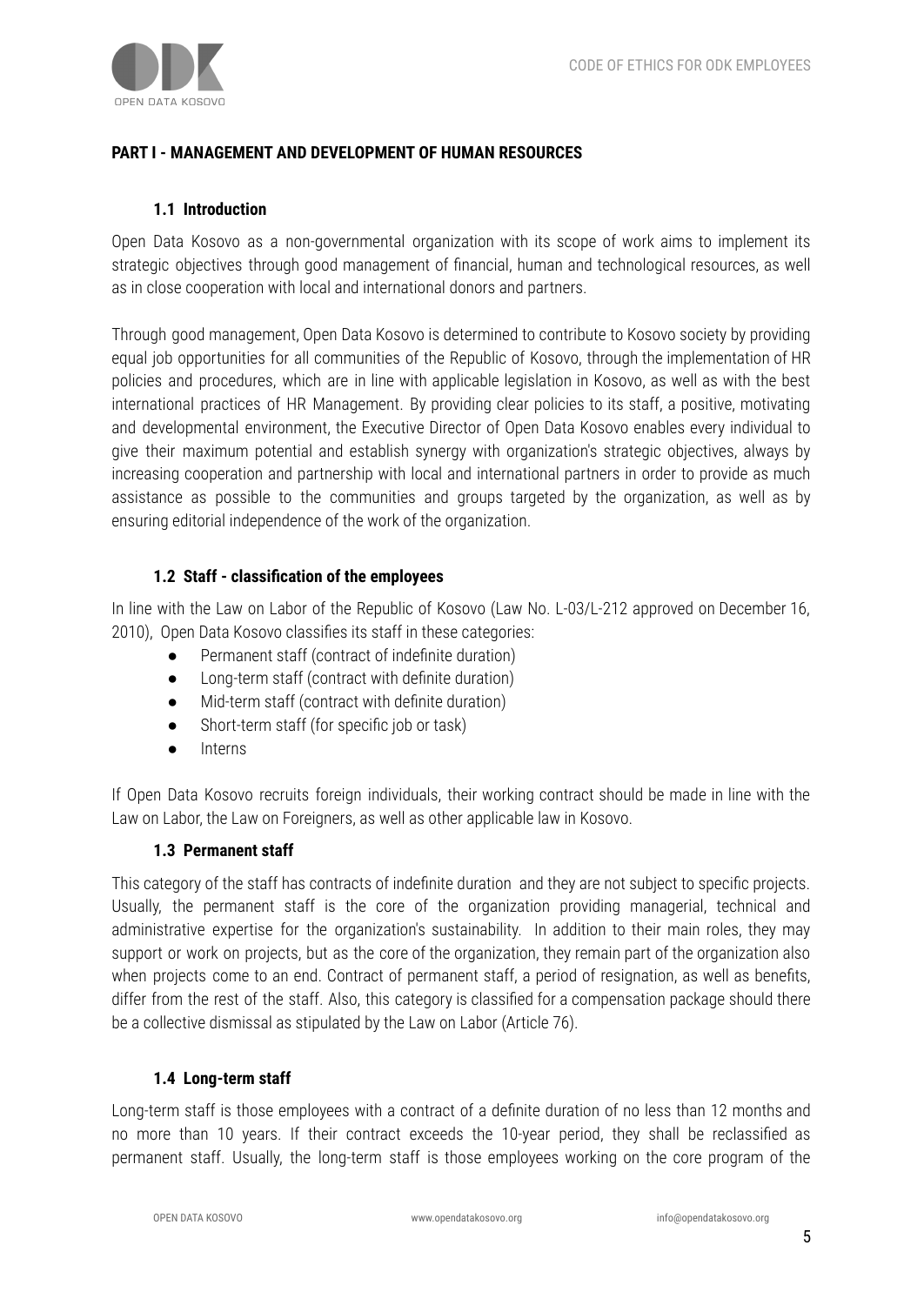

organization, which is related to the development/enhancement of the organization and core mission of ODK. Their contracts and benefits are in line with the Law on Labor.

# **1.5. Mid-term staff**

Mid-term staff is those employees working on projects and their contracts are in line with the duration of specific projects, not longer than 12 months (per project). Their contracts and benefits are in line with the Law on Labor.

# **1.6. Short-term staff**

This category of Open Data Kosovo staff is commissioned to do a specific task or job, according to the specific job description. Usually, they are paid according to the job they have been given, in line with the contract, and they are not entitled to the same benefits as the two staff categories above. This category may be local or foreign individuals, and their engagement cannot last longer than 120 days per the calendar year.

# **1.7 Interns**

Open Data Kosovo can take interns within the organization in order to provide them the opportunity to get (monitored) working experience, as well as in order for them to provide assistance for project activities. Interns can be students' university or master's degree graduates. The duration of their engagement is one  $(1)$  to six  $(6)$  months.

Interns have their duties and responsibilities like other staff of the organization, but they do not enjoy the right to annual leave and other benefits of permanent, long-term and mid-term staff. All duties and responsibilities of the interns should be explained in the contract, which includes job description. Interns should be provided with protection and safety at work in line with the Law Nr. 2003/19 on Safety and Health at Work.

If Open Data Kosovo decides to pay an intern, depending on the available budget, the intern should be paid at least the minimum wage in Kosovo (as proposed by the Social and Economic Council of Kosovo every end of the year).

# **PART II - TAX ON SALARY AND PENSION CONTRIBUTIONS**

#### **2.1 Salary**

For the delivered tasks and on monthly basis, Open Data Kosovo pays each of its employee's net salary, taxes, and pension contributions, clearly defined in every contract in line with the legislation of Kosovo, Tax Administration and the applicable pension contribution scheme.

#### **2.2 Pension contributions**

According to Article 6 of the Law No.04/L-101 on Pension Funds in Kosovo:

- ✓ Each Employer shall pay an amount equal to five percent (5%) of the total wages of all Employees and
- $\checkmark$  Each Employee shall pay an amount equal to five percent (5%) of his or her total wages.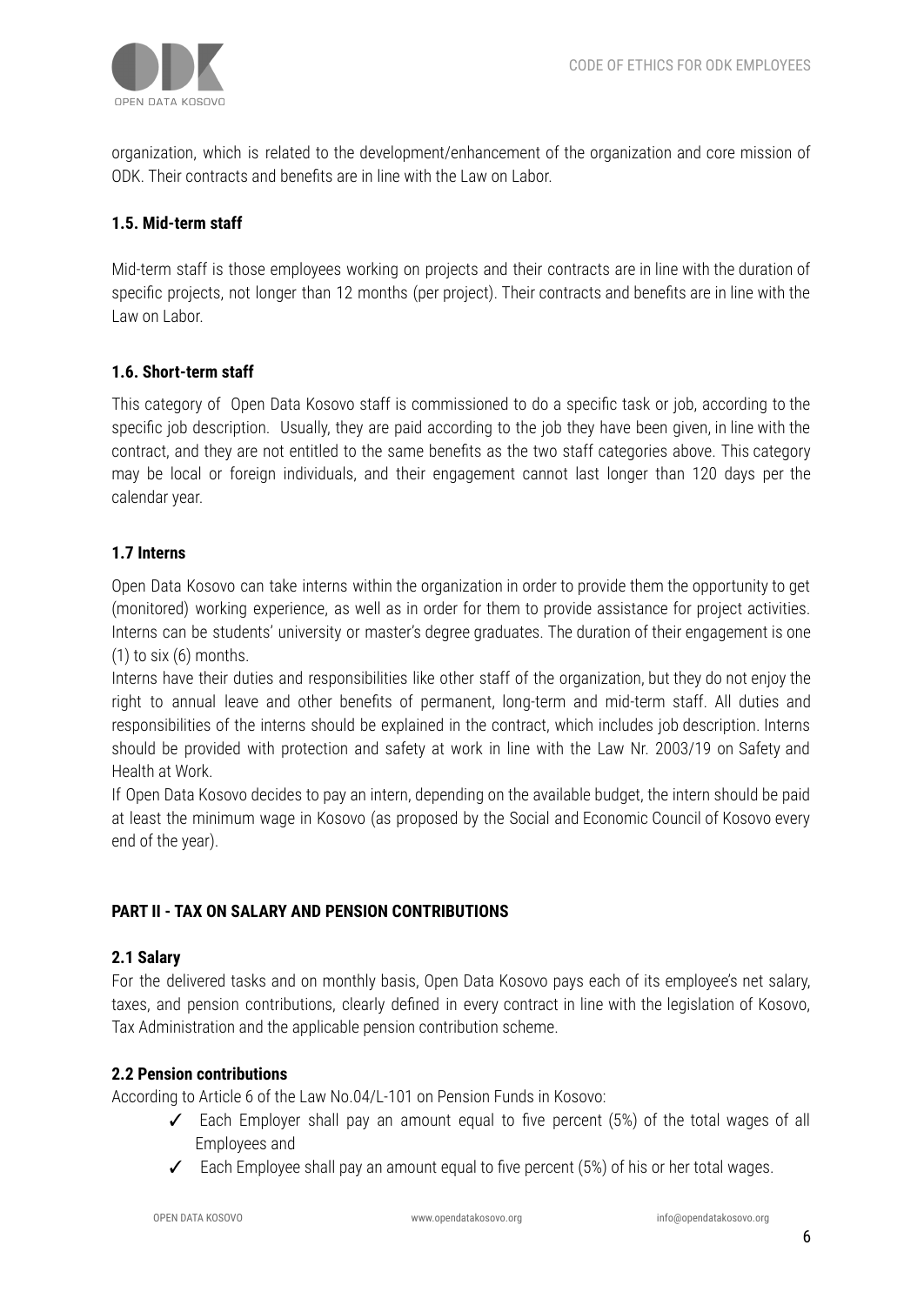

# **2.3 Income tax**

According to Law No.05/L -028 on Income Tax, Article 6, the personal income tax shall be charged at the following rates:

- For taxable income eighty (80) Euro or less, zero percent (0%);
- For taxable income over eighty (80) Euro up to two hundred fifty (250) Euro including the amount of two hundred fifty (250) Euro, four percent (4%) of the amount over eighty (80) Euro;
- For taxable income over two hundred fifty (250) euro up to four hundred fifty (450) euro, including the amount of four hundred fifty (450) euro, eight-point sixty (8.60) plus eight percent (8%) of the amount over two hundred fifty (250) euro; and
- For taxable income over four hundred fifty (450) euro, sixteen (16) euro plus ten percent (10%) of the amount over four hundred fifty (450) euro.

Therefore, according to the above-mentioned laws, Open Data Kosovo subtracts the respective percentages and pays those to the Tax Administration and Pension Trust.

# **PART III - LEAVE**

#### **3.1 The right to leave**

Open Data Kosovo grants its employees four (4) weeks of annual leave in line with the Labor Law (Article 32, paragraph 1). Four weeks of leave are 20 days of work per year. According to Article 32 (2) of the Labor Law, the employees have the right to additional days of leave in line with their work experience during a lifetime. The extension of annual leave is defined on the basis of work experience, whereby one day is added for every five (5) years of service.

The employees who are parents with children under 3 years of age or persons with disabilities have the right to 2 additional days of leave per year.

#### **3.2 Using days of leave**

All the accumulated days of leave should be used before June 30 of the year but it is highly recommended that the annual leave be used during the respective year. It is the responsibility of the employee in consultation with the manager to plan the use of annual leave, which is then submitted to an HR representative, who then passes it for approval of the Executive director in line with the following principles.

The requests need to be filled out in the leave request forms, which can be found at the HR representative, who then notifies them in a timely manner.

Usually, Open Data Kosovo does not expect from the staff being in the trial period to ask for annual leave, except for specific cases approved by the Executive director. They can use the annual leave after the end of the trial period, only for the days accumulated during their work.

In Open Data Kosovo the leave should be accumulated before it is used. However, in specific cases, the Executive Director may approve up to 10 days of advance leave. If the leave is used without being gained (accumulated) and approved by the executive director and if the employee does not complete the working hours according to the contract, this will be subtracted from her/his last salary. Open Data Kosovo encourages its staff to use their annual leave during the calendar year of the accumulated days.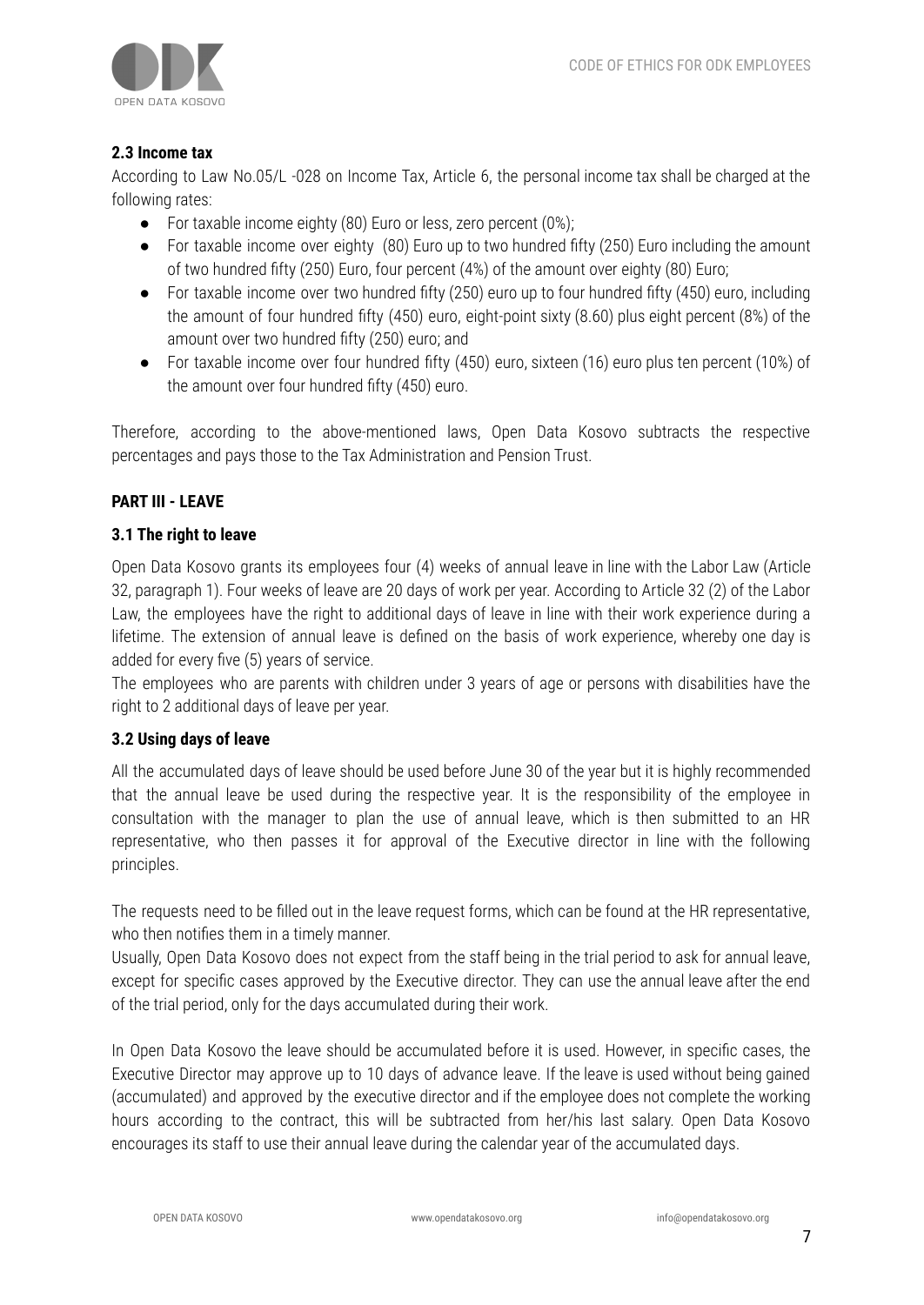

- For annual leave of 1-2 days, the employee shall request at least one day before and will be informed immediately on that day whether the request is approved or not.
- For annual leave of 3-5 days, the employee shall request at least seven (7) days prior to when she/he plans to use the annual leave. They will be notified on the approval two days following the filing of the request.
- For annual leave of 6-10 days, the employee shall request from the employer at least fifteen (15) days prior to when she/he plans to use the annual leave. They will be notified on the approval three (3) days following the filing of the request.
- For annual leave longer than 10 consecutive days, this can be requested only in extraordinary situations and depending on the circumstances, they will be notified at the earliest opportunity.

In case the employee asks for annual leave when the executive director is away (within the above mentioned periods of time), the request is submitted to the manager and approved by the HR Officer.

*The unused leave is not compensated with pay.*

# **3.3 Sick leave**

According to Labor Law, Open Data Kosovo provides a total of 20 days of sick leave per year. The sick leave can be used for medical checks of the staff.

When the employee takes sick leave, she/he must inform the manager by the start of the working day. The manager should inform the HR representative in order to register the absence. When she/he returns to work, she/he should retroactively fill the sick leave form. In cases of scheduled medical checks, the employee should fill the sick leave form and get the signatures prior to her/his sick leave.

If the sick leave is longer than 3 days of work, a medical report should be submitted confirming the illness and the medical recommendation for sick leave. The employee should bring the report the first day she/he returns to work. If the staff member fails to provide a medical report, the sick leave will be considered as annual leave.

# **3.4 Unpaid leave**

In cases when the staff does not have accumulated days off, but have an emergency that requires them to leave, for instance, due to sick family member, Open Data Kosovo provides the possibility of unpaid leave of up to 20 days. In these cases, the payment is suspended for the days off until the employee returns to work.

# **3.5 Maternity leave**

Open Data Kosovo respects the Labor Law regarding maternity leave, providing its women staff with twelve (12) months of maternity leave. Based on a medical certificate, the expectant mother may start the maternity leave 45 days before the set (expected) due date. Also, 28 days before the expected due date, Open Data Kosovo may ask the expectant mother, with her approval, to start the maternity leave if she is not able to complete her tasks.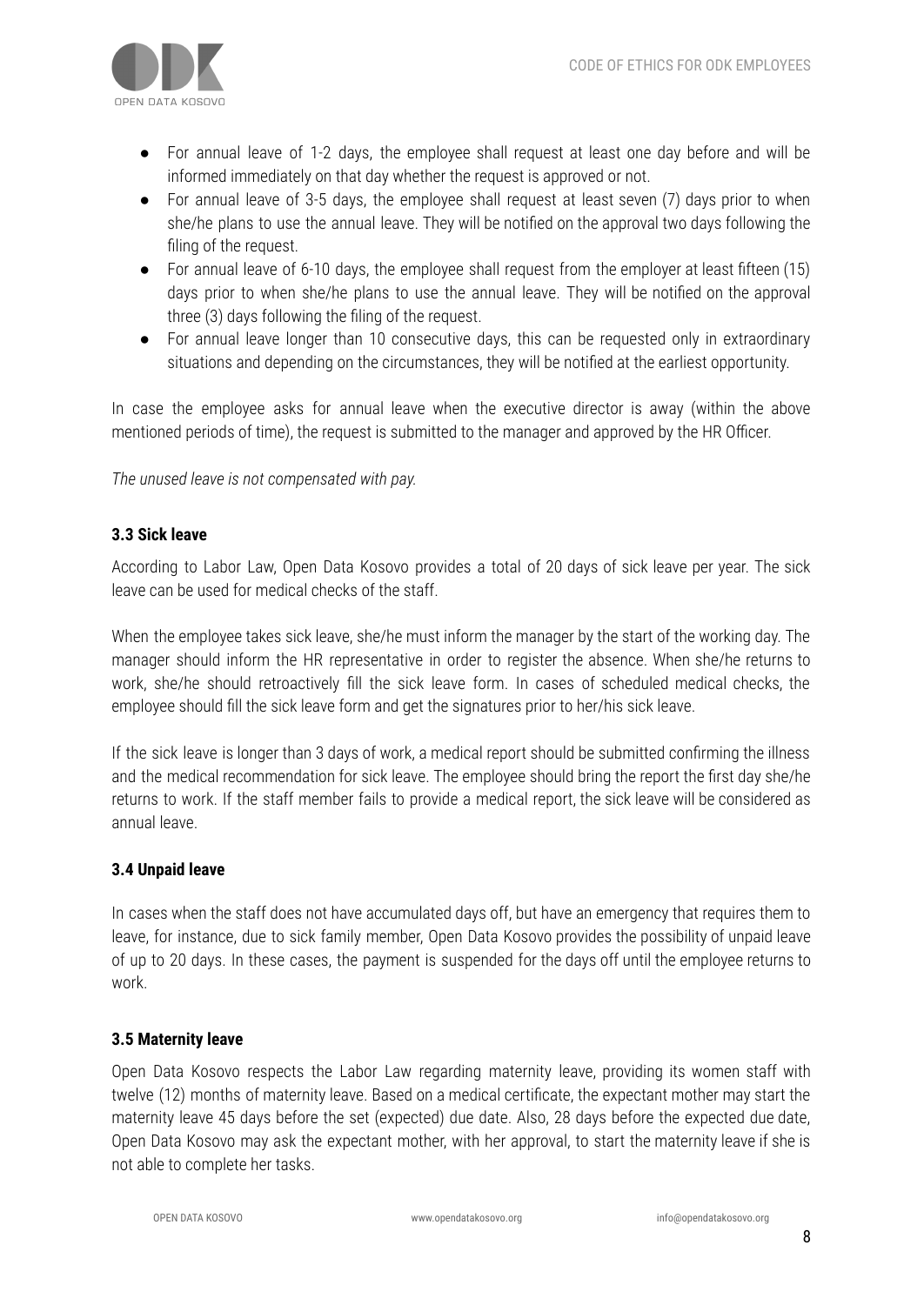

- ✓ For the first 6 months of maternity leave, the employer pays 70 percent of the base salary.
- ✓ For the next 3 months, Kosovo Government pays 50 percent of the average salary in Kosovo
- $\checkmark$  The mother may extend her maternity leave for up to 3 additional months without pay.

If she does not want to use the maternity leave, according to Article 49, paragraph 4, she should inform the employer 15 days in advance.

The father of the child can take the rights of maternity leave, if the mother passes away or abandons the child during maternity leave, or before the leave comes to an end.

The rights pertaining to paragraphs 4 and 5 of Article 49 of Labor Law can be transferred to the father with the approval of the mother.

In case there is a failed pregnancy, the staff member has the right to 5 days of paid leave. Depending on the situation and the doctor's recommendation, Labor Law stipulates up to 45 days depending on the circumstances specified in Article 51.

If the newborn requires special care as a result of its health conditions, permanent needs, etc., Labor Law stipulates that after the end of maternity leave, the mother may continue working part-time until the child is two years old. This is also applied to guardians, should the parents pass away or abandon the child.

The expectant mother should submit the request for maternity leave one month before the start of the leave. During maternity leave or absence because of the special care for the child, the employer cannot terminate the contract nor transfer the employee somewhere else. The contract can be terminated only due to reasons specified in Article 76 of the Labor Law.

# **3.6 Paternity leave**

Open Data Kosovo provides paternity leave of up to 3 days of paid leave for every birth of a child, as stipulated in the Labor Law. This also applies to fathers who adopt a child. Also, the father has the right to up to 2 weeks of unpaid leave after the birth or adoption of a child. He may exercise this right until the child is three years old. The rights of maternity leave pertaining to Article 49. paragraph 4 and 5 (of the Labor Law) may be transferred to the father with the approval of the mother.

# **3.7 Clemency leave**

Open Data Kosovo provides employees up to 5 days of leave to attend the funeral of, or meet their obligations related to the death of a close family member, such as spouse, children, parents, and siblings. For other relatives, such as aunts, uncles, and other relatives, parents in law or grandparents, they can take one day of leave or the annual leave may be used to meet these obligations.

The employee should inform the manager immediately regarding the case, and they fill the form upon returning to work.

#### **3.8 Other paid leaves**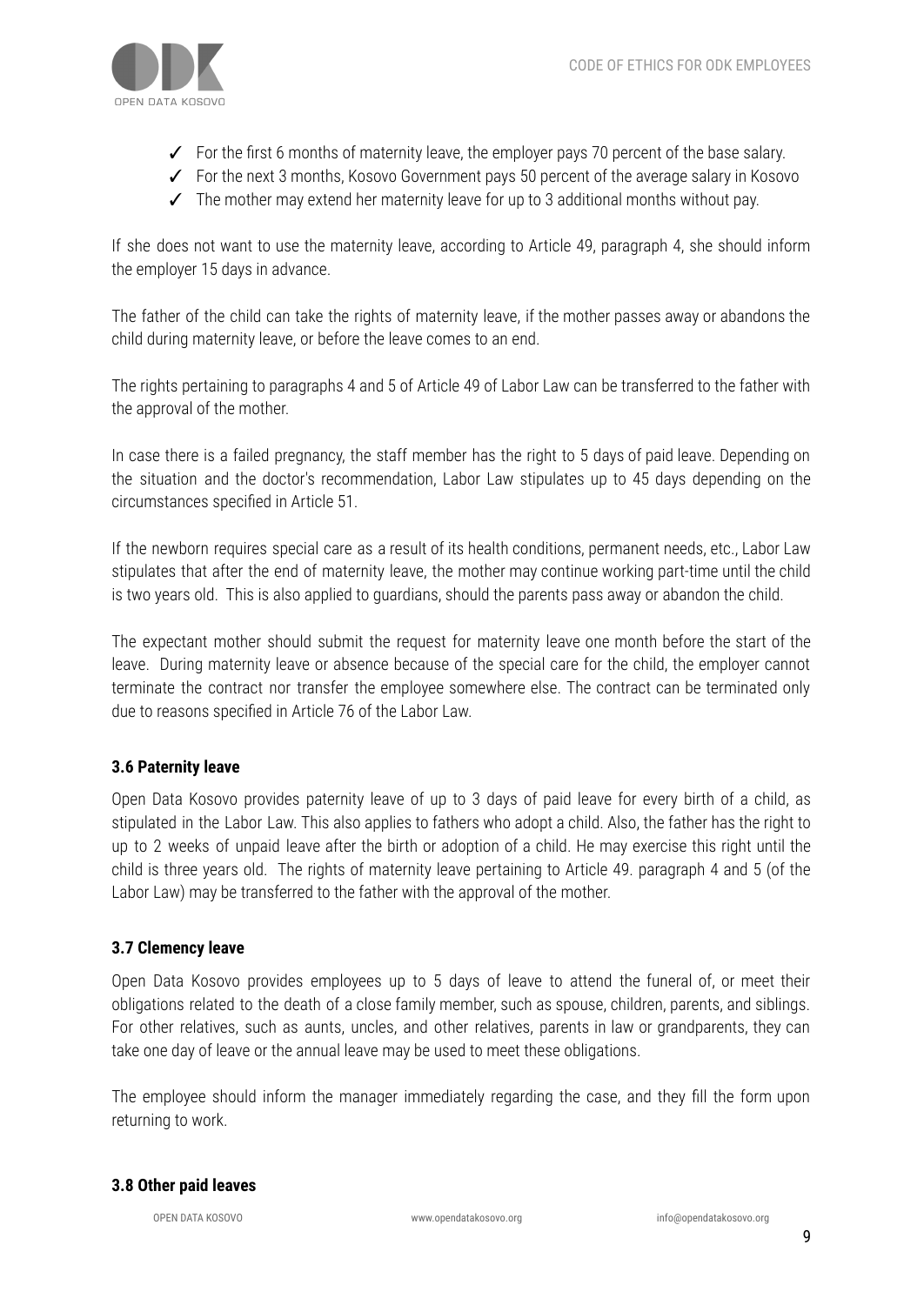

The employees are given paid leave in the following cases:

- 5 days in case of marriage
- Depending on the year, activities conducted, number of staff, and coordination and delegation of work, at the end of the year and beginning of the new one, the director might establish anywhere from 4 to 8 days of leave, which fall within the holiday season and that are given to staff, on top of regular leave days. Specific dates will change each year accordingly, and will be established by the beginning of November; they will depend on the year-long work and ongoing activities. Therefore, these days are subject to the yearly decision.

# **3.9 Registration and management of leaves**

All employees should fill the request for leave which can be taken from the HR representative who informs the employee about the approval within the above specified times. Also, all employees should include the days of leave in the electronic calendar of the organization on the day of requesting the leave. The HR representative has the obligation to register the leave each time in the leave register and monitor as well as ensure the return of the employees to work at the specified time. Also, the employees should be provided with balance sheets of periodical leaves and each time such a thing is requested by the individual employees. Before beginning their leave, employees, in consultation with their manager, should ensure that their responsibilities are being adequately covered while they are absent. They should also set an Out of Office message on their email, explaining who messages should be redirected to.

#### **3.10 Official holidays**

Open Data Kosovo gives its employees leave during the official holidays of the Republic of Kosovo, in line with the Law on Official Holidays No.03/L-064, which stipulates the following holidays:

- ✓ New Year, 1st and 2nd January;
- ✓ The Independence Day of Republic of Kosovo, 17 February;
- ✓ Constitution Day of Republic of Kosovo (April 9th);
- ✓ International Labor Day, 1st May;
- ✓ Eid Al–Fitr the first day;
- $\angle$  Eid Al Addha the first day:
- ✓ Christmas Day (Catholic) 25 December;
- ✓ Christmas Day (Orthodox) 7 January;
- ✓ Easter Monday, (Catholic);
- ✓ Easter Monday (Orthodox);

This list of holidays should be updated in line with the changes issued by relevant authorities of the Republic of Kosovo regarding official holidays. If Open Data Kosovo employs individuals who celebrate days of a religion different from the above specified days, the Executive director will decide about such specific requests, while the said persons will get paid leave.

#### **PART IV - Staff administration and other instructions**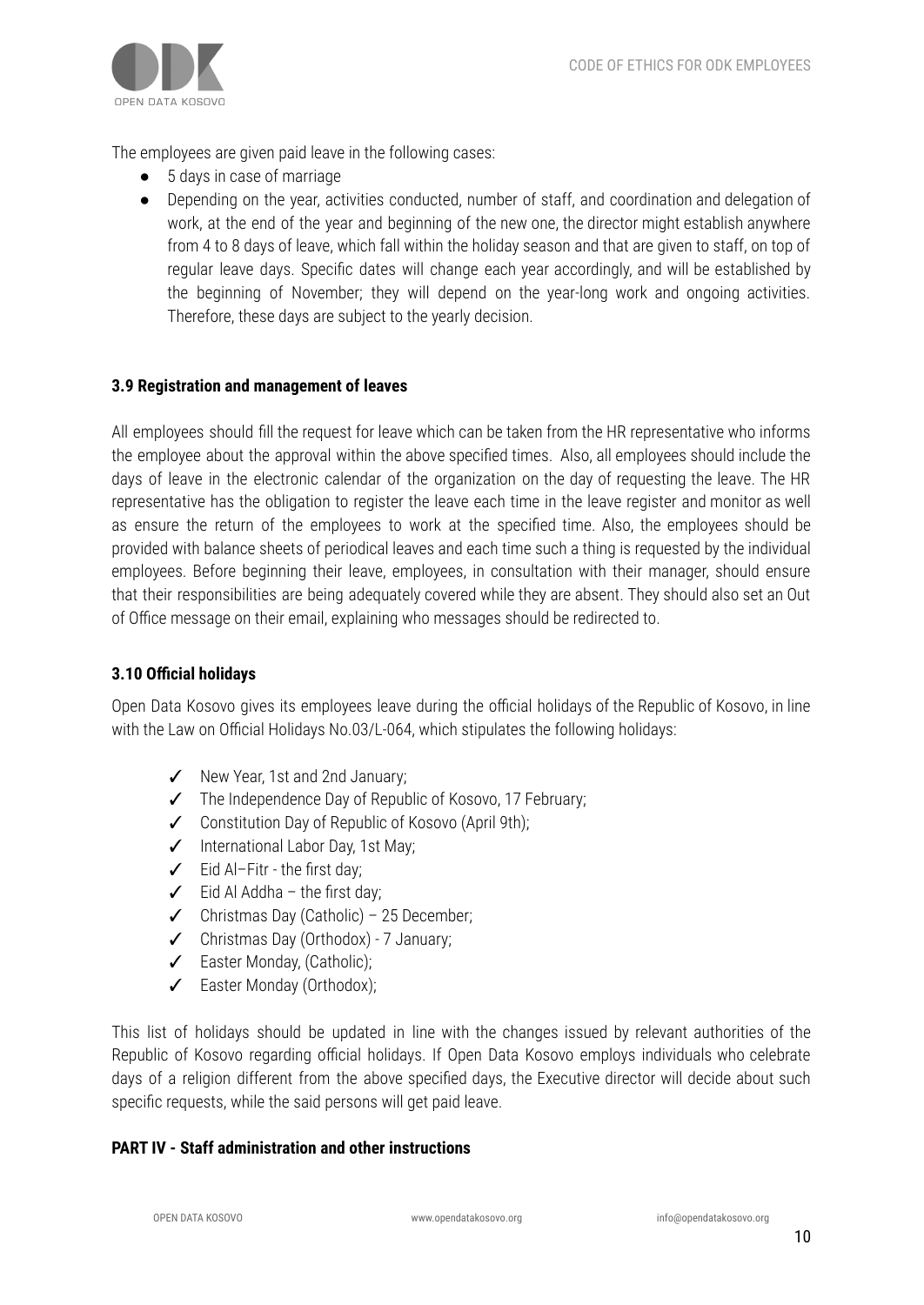#### **4.1 Employee files and access to files**

Access and maintenance of employee files are limited to the HR representative and Executive Director. HR representative prepares and maintains a file system for every employee. This system is made of: Copy of ID, CV, job description, contracts, education diplomas, references, medical reports, leave forms, annual assessment forms, letters of promotion, letters of resignation, etc.

#### **4.2 Evidencing working hours**

All employees are obliged to complete a timesheet evidencing daily working hours for their projects. All timesheets should be submitted at the end of each month to the manager for approval.

#### **4.3 Engagement outside Open Data Kosovo**

All employees, except for cases where otherwise is stated in their contracts, are obliged to work eight (8) hours a day for Open Data Kosovo. Employees who wish to perform paid work in addition to their employment with Open Data Kosovo should agree on this in writing with the Executive Director. The Executive director should inform the Board about her/his engagement in other organizations outside Open Data Kosovo. All employees and the Executive director cannot be engaged and employed outside the organization to perform tasks and deliver services that are contrary to the mission and goals of the organization.

#### **PART V - Management of performance and staff development**

At the beginning of each year, as part of annual activity planning that involves all employees, the objectives of the organization are set. Also, the managerial team prepares at the beginning of the year an annual plan for finances and fundraising of the organization.

#### **5.1 Setting objectives**

In Open Data Kosovo the main objective of the performance assessment system is to assess the work and the potential of the employees. Both the manager and the employee gain from the assessment by improving their performance, by making it easier to identify the advantages, shortages and by determining training and adequate development of the staff. In Open Data Kosovo the performance assessment process takes place at the beginning of each year, by setting individual objectives for every employee in line with annual and strategic objectives of Open Data Kosovo and assessing the realization of the previous year's objectives. Progress is also reviewed during a mid-year review.

#### **5.2 Performance assessment**

Evaluation of internal staff will be performed at different levels:

● Director will meet with each employee one month prior to the end of the contract to discuss termination or extension based on performance assessment and budgetary or other factors. Other meetings can also take place at any point during the year, requested either by the director or employee.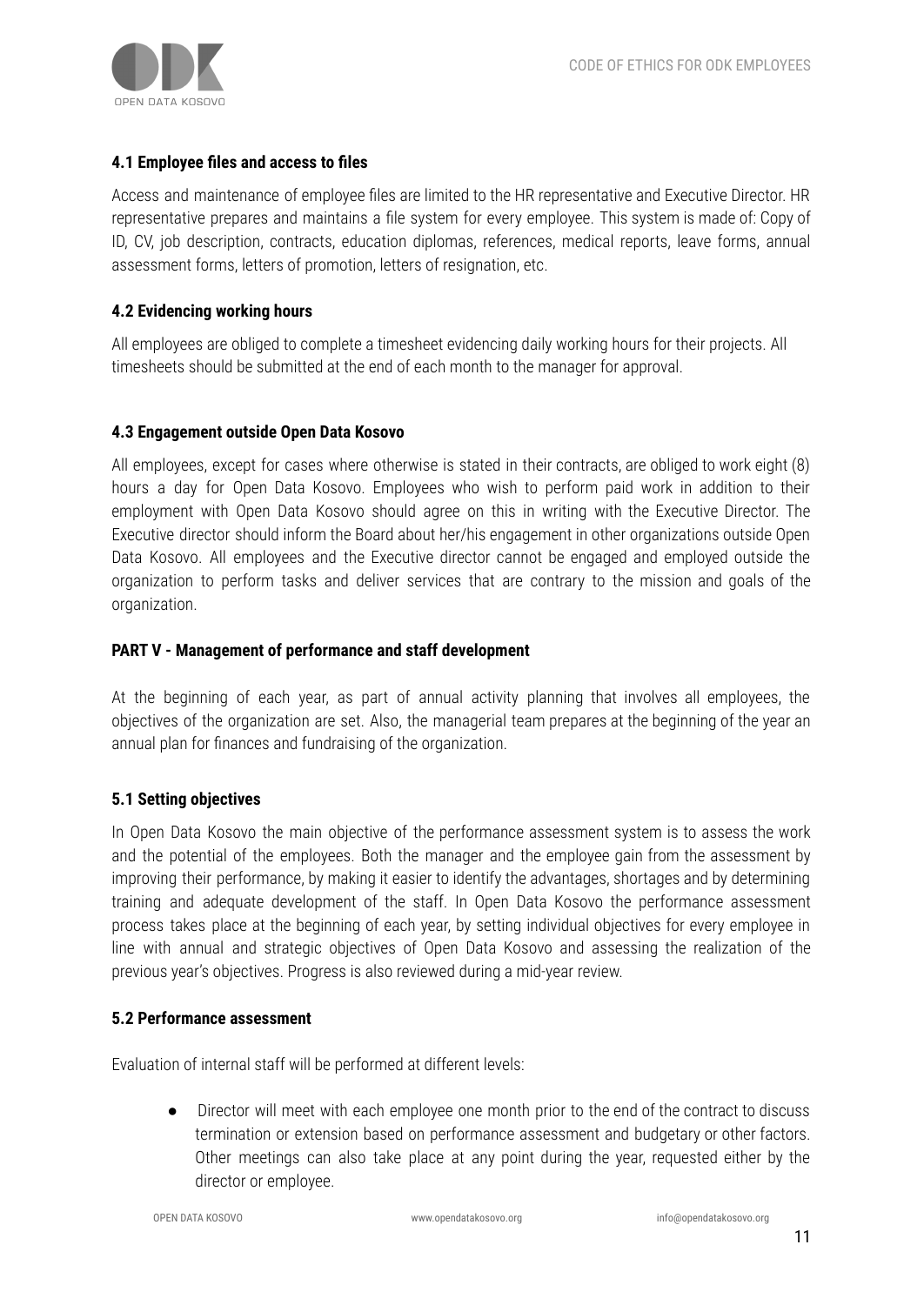

- Annual performance assessment meeting with Executive Director
- Annual mid-year performance assessment review with Executive Director.
- All staff members may call other staff or individual meetings upon necessity when they deem it important.

# **5.3 Salary increase**

At Open Data Kosovo deserved salary increase is made in line with the improvement of quality of completion of tasks, taking over more responsibilities, an annual assessment of performance and always according to available funds of the organization, as well as in line with donors' rules for specific projects.

# **5.4 Professional treatment and advancement of staff**

Within the process of performance assessment at the beginning of the year and the setting of objectives for that upcoming year, the manager and the employee should identify any needs for training or professional development. The manager is responsible for communicating all identified training needs for his/her unit to the HR representative and Executive Director.

HR representative and Deputy Director and Executive Director should draft an annual training plan, according to needs for training which are identified in the process of performance assessment and the setting of new objectives. The aim of this process is to improve the skills and knowledge of staff of Open Data Kosovo in order for them to complete the tasks effectively but also to be prepared and develop professionally to be able to meet the business needs of the organization in the future.

Considering budget limitations, Open Data Kosovo encourages an organizational culture where colleagues help one another, by organizing internal training, workshops, and presentations, and then by mentoring and advising one another, as well as by attending specific formal training depending on the available budget.

# **PART VI - Complaints and disciplinary measures**

Open Data Kosovo has designed a Code of Ethics. Upon signing the contract, each employee should read, understand and sign the Code of Ethics. Disciplinary measures are applicable to all employees. The organization always encourages a positive approach towards resolving potential conflicts. However, disciplinary measures may be applied in a situation where the organization or the staff may be at risk.

# **6.1 Filing complaints**

Open Data Kosovo ensures a transparent process based on Law and other secondary legislation and international practices towards those who file complaints and all complaints shall be treated confidentially and professionally. Complaints shall be reviewed with seriousness and responsibility, taking immediate (respecting review deadlines) and proper actions in line with the country's legislation and international practices.

The first level of resolution should be the Managers level. If a solution cannot be found on that level and the employee thinks that Open Data Kosovo has violated the rights guaranteed by Labor Law and she/he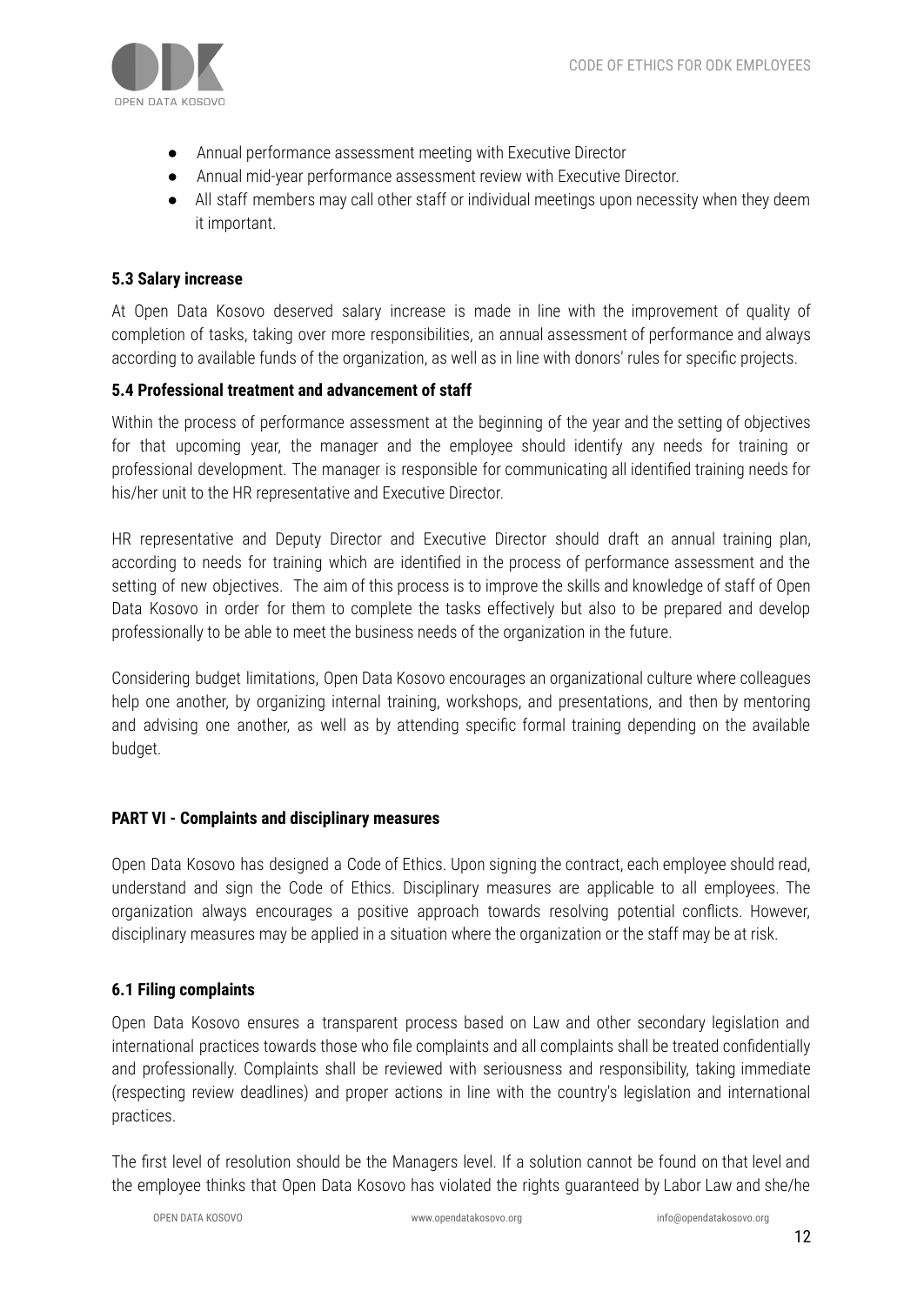

was not provided with a solution on the first level, she/he may send an official letter to the Executive director. Open Data Kosovo shall decide about employee's request within 15 days from the day of receipt of the complaint. The decision of Open Data Kosovo is delivered to the employee with a 8-day notification period.

# **6.2 Disciplinary measures**

Upon receiving the complaint/report, the Executive director carries out an internal investigation in order to verify facts and consequently undertakes disciplinary measures (according to Labor Law, Article 85). Disciplinary measures for mild violations of labor duties are:

- Verbal warning
- Written warning
- Degradation from the post

Whereas for severe violation of labor duties, the following measures are imposed:

- Temporary suspension, and
- Termination of the employment relationship.

#### **PART VII - Termination of contract**

#### **7.1 Termination of contract by Open Data Kosovo**

Open Data Kosovo may terminate the work contract with the employee by respecting the Labor Law, Article 70, with the following notification periods:

- From six  $(6)$  months 2 years of employment, thirty  $(30)$  calendar days;
- From two (2) ten (10) years of employment: forty-five (45) calendar days.
- Above ten (10) years of employment: sixty (60) calendar days.

Therefore, for termination of a fixed-term contract, Open Data Kosovo should inform the employee 30 calendar days in advance. Also, in case when Open Data Kosovo does not want to continue a fixed-term contract, the employee should be informed 30 calendar days before the end date of the contract. If this time frame is not respected, the employee's contract is extended for 30 additional paid days.

If the employee fails to fulfill its obligations under the contract and respect the Manual and Code of Ethics, upon three (3) written warnings he/she shall be terminated the contract.

# **7.2 Termination of contract by employee (resignation)**

Open Data Kosovo employees with a fixed-term contract should inform their manager in written form 30 calendar days - advance notification for leaving the organization. In case of a notice of 15 days in advance, as required by law, the employee is not entitled to half payment of the salary due to donor regulations. If the employee is engaged in a set period of time in a project, he/she is not allowed to terminate the contract until all the duties assigned are delivered.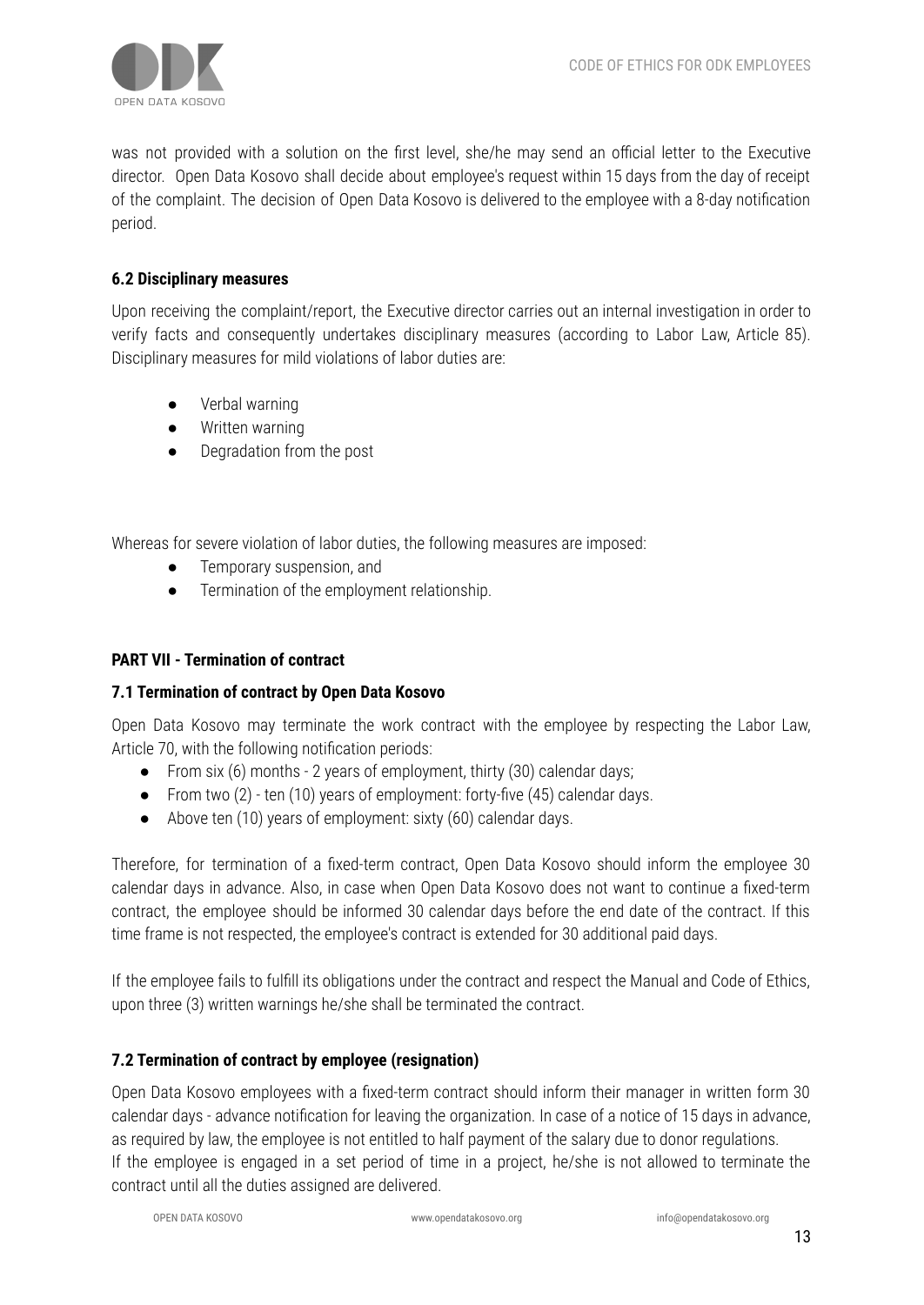

# **Chapter II. - CODE OF ETHICS**

Code of ethics is part of the package which sets work standards and helps maintain a good reputation of Open Data Kosovo. Every staff member should respect the dignity and diversity and promote the equality of all, regardless of gender, race, color, age, language, religion, political stance, national origin, social status, physical or mental limitations, health status, sexual orientation etc. All employees in the completion of organization's tasks should be impartial, tolerant, objective, and understanding should there be potential differences or conflicts.

All staff members should read the Code and sign it. The breach of this Code leads to disciplinary measures, after necessary investigation. The employees may make questions, ask for instructions, report breaches and their concerns related to the lack of application of Code of ethics to the HR representative.

The Code of Ethics contains the basic standards and principles of Open Data Kosovo, which must be adhered to by all employees (Personnel), the Executive Director and the Board.

*The basic principles of Open Data Kosovo are:*

- **1. Integrity** Includes qualities such as honesty, impartiality, refusal of corruption, and respect for the human value of all individuals.
- **2. Equal Opportunities and Non-Discrimination** Open Data Kosovo has embraced the principle of equal opportunities. The organization manages the staff, employs, treats and promotes individuals regardless of race, color, religion, age, nationality, limitations (special needs), sexual orientation, and every other category specified by Labor Law, Law on Gender Equality and other applicable laws. Therefore, no direct or indirect discrimination is allowed based on race, color, gender, language, religion, political or other opinion, national or social origin, connection to any community, property, economic status, social affiliation, sexual orientation, birth, disability or any other personal status.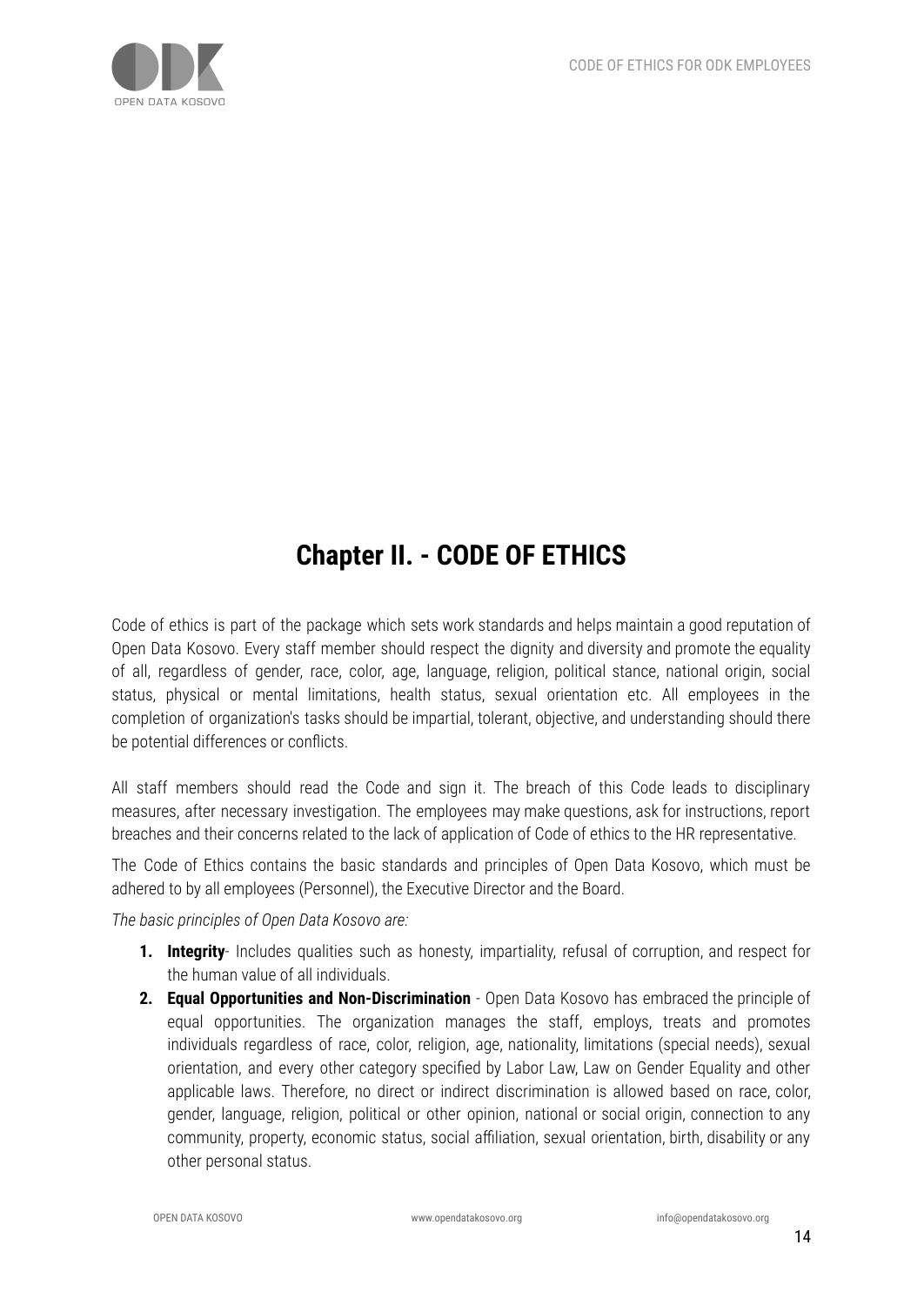

- **3. Responsibility** The employees of Open Data Kosovo are obliged to report, explain and respond to the consequences of their decisions, actions and lack of actions.
- **4. Impartiality and professional independence** The employees of Open Data Kosovo are not allowed to be biased, which means to have a predisposition in favor of a certain outcome when assessing a situation, resulting in an unjustified harm to the organization's interest or to the right of other stakeholders.
- **5. Confidentiality** All employees should keep confidential information and take care that this information is not disclosed either within or outside the organization. Confidential information are information which is not public. This includes all information which the project specifies as confidential or verbally specifies as confidential. Therefore, all employees of Open Data Kosovo should take care not to disclose or publish confidential information.
- **6. Avoiding Conflict of Interest** Employees of Open Data Kosovo They should not allow their private interests to contradict their position in the organization, to avoid carrying out private duties that conflict with their position and that may create conflict of interest.
- **7. Copyrights** Open Data Kosovo has all rights over all materials, including texts, photography, video, conducted during employment at Open Data Kosovo. Such material is the property of Open Data Kosovo, and cannot be used for other purposes.
- **8. Sexual harassment policy:** is defined as visual, verbal, or physical conduct that has the purpose or effect of unreasonably interfering with an individual's work performance or which creates an intimidating, hostile or offensive work environment.

#### **Conflict of interest**

Envisages a series of circumstances which represent a risk that a judgement or a professional assessment of a primary interest may be influenced by secondary assessment. Open Data Kosovo expects from every staff member to be free from personal interest that may affect their action in performing the tasks of the organization. Therefore, every employee should not only avoid situations that may cause a conflict of interest but also situations that may create an impression (appearance) of a conflict of interest.

No organization employee, or a relative of the employee, can get a grant, or have any financial or other interest within the entity selected for grant-giving without declaring the conflict of interest and the following of organization's policies and procedures. Also, all employees of Open Data Kosovo are not permitted to take/give money or other monetary favors.

Employees are obliged to declare a potential conflict of interest to HR representative and the Executive director in order to assess their situation adequately. HR together with the Executive director decide in terms of the said situation, whether it should be approved or rejected.

In case of such a conflict coming from the Executive director, she/he is obliged to declare this in written and submit it to the Board. Consequently, the Board decides in terms of the said situation, whether it should be approved or rejected.

Two examples of potential conflict of interest:

Using the position within the organization to gain personal benefits for oneself, one's family or somebody else.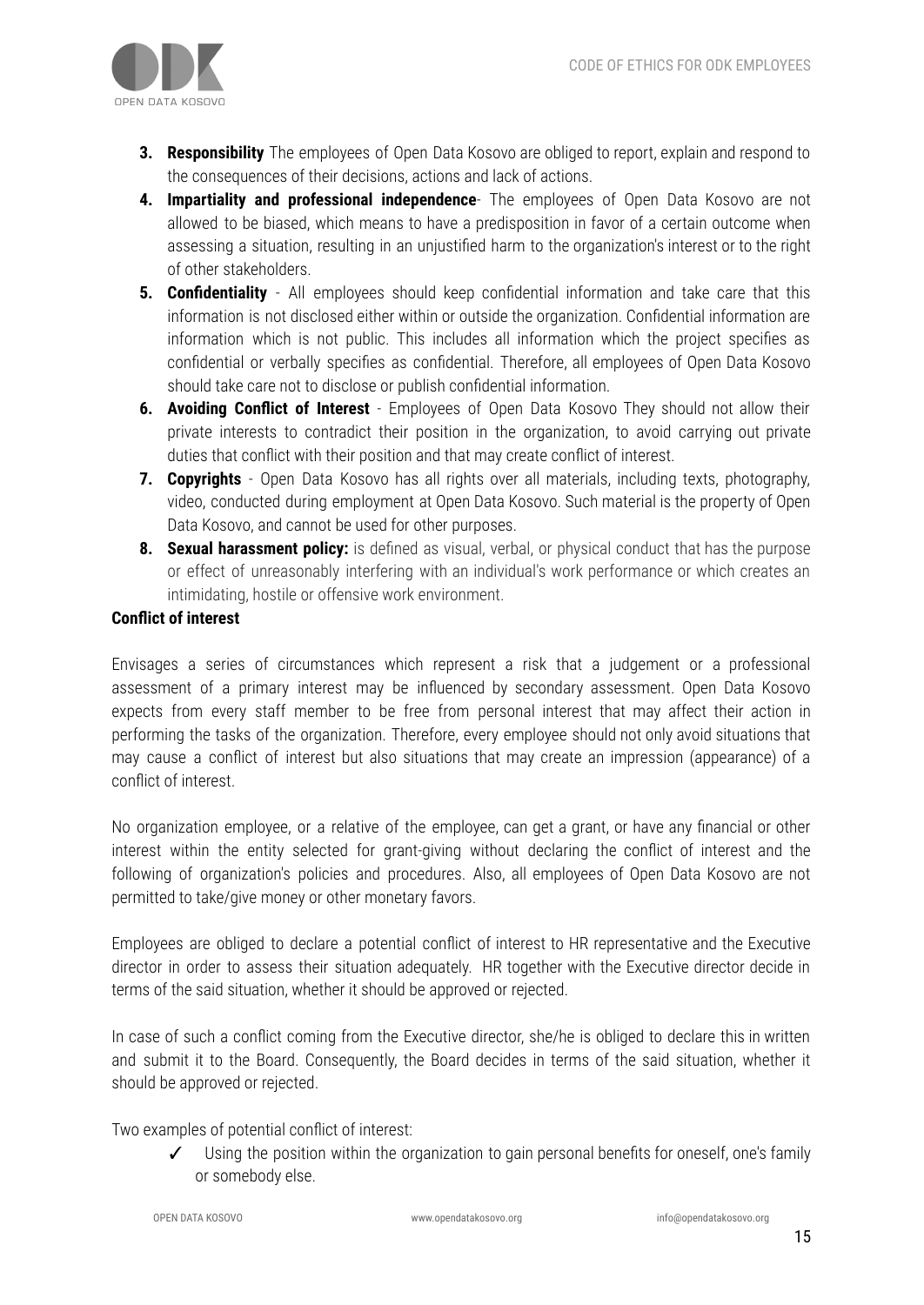

✓ Supervision of a relative or a person who has close relations with the employee.

From time to time there might be unclear situations, and therefore, if employees are not sure as to how they should act, they should directly consult, the HR representative who can also seek assistance from a legal advisor, if needed.

# **Confidentiality**

All employees should keep confidential information and take care that this information is not disclosed either within or outside the organization. Confidential information is information that is not public. Regardless of how this information was obtained, whether by the donor, client or institutional partners, the project itself or an official source, it should be kept confidential. This includes all information which the project specifies as confidential or verbally specifies as confidential. Therefore, all employees of Open Data Kosovo should take care not to disclose or publish confidential information.

#### **Equal opportunities**

Open Data Kosovo has embraced the principle of equal opportunities. The organization manages the staff, employs, treats and promotes individuals regardless of race, color, religion, age, nationality, limitations (special needs), sexual orientation, and every other category specified by Labor Law, Law on Gender Equality and other applicable laws.

# **Copyrights**

All material and content, including text, photographs, video, and music, assigned by and for the purposes of Open Data Kosovo, is the property of Open Data Kosovo. Open Data Kosovo has all rights over all such material that is conducted and produced during employment at the organization. All such material cannot be used for other purposes, and/or other organizations and companies. In case there is an interest from external organizations and companies to republish and/or reuse Open Data Kosovo produced content, it is the responsibility of each employee to first seek expressed written permission from the manager.

For employees in the visuals department, existing individual work that is used for the purpose of illustrating certain texts for Open Data Kosovo, is not considered property of Open Data Kosovo. However, all such employees, wherever possible, are encouraged to conduct new, individual work for the purposes of Open Data Kosovo.

All materials produced for the purposes of Open Data Kosovo are saved in the organization's Google Drive working space and Confluence. Upon purchasing of the organization's server for archiving and stocking all organizational material, it is the responsibility of all employees to also save all work material on the server in order to contribute to the organization's archive and memory.

#### **Sexual Harassment Policy**

For the purposes of this policy, "harassment" is defined as visual, verbal, or physical conduct that has the purpose or effect of unreasonably interfering with an individual's work performance or which creates an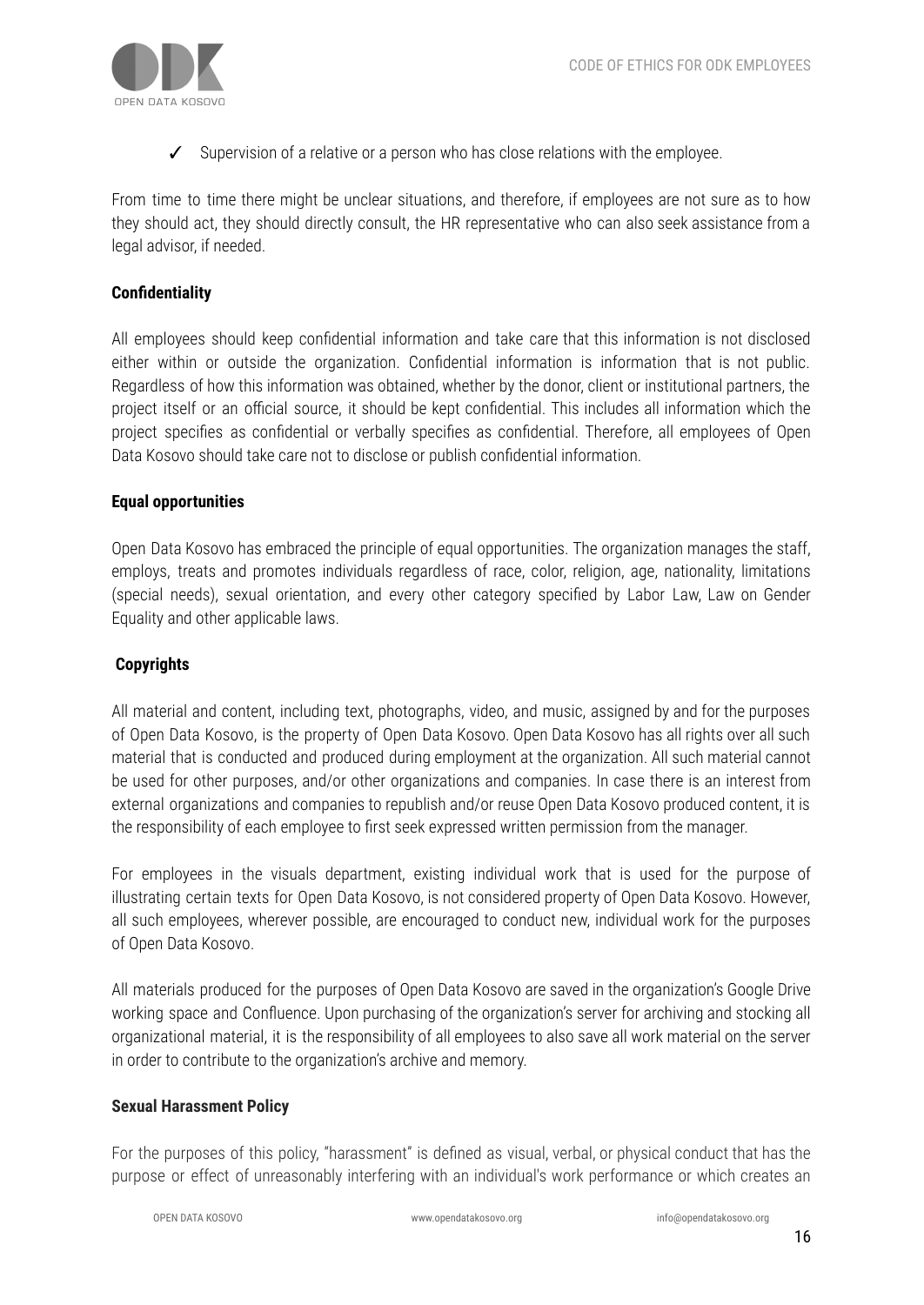

intimidating, hostile or offensive work environment.

*"Sexual harassment*", is defined as any unwelcome sexual advance, request for sexual favors, or other verbal or physical conduct of a sexual nature with the same purpose or effect. This may include:

- a. Abusive names, insults, bad jokes or discrediting comments, unwanted sexual advances, invitations, or comments;
- b. Suggestive stares, making sexual gestures, displaying derogatory and/or sexually suggestive objects or pictures;

Assault, impeding, or blocking movements, or any unwanted touching or physical contact directed at an individual's sex or any other protected status;

- a. Threats and demands to submit to sexual requests as a condition of continued employment, or to avoid some other loss, offers, or employment benefits in return for sexual favors, or making threatening reprisals after a negative response to sexual advances; and
- b. Retaliation for reporting or threatening to report harassment.

Sexual advances by an official who is in a position to influence the career or employment conditions of the recipient of such attentions shall result in immediate termination, following the necessary investigatory procedures.

#### *Sexual Harassment Investigatory Procedures*

- a. Any staff member who feels that he/she has been harassed or discriminated against in accordance with this policy's definition is encouraged to take action promptly to resolve the problem at an early stage and, where possible, inform the offender directly, firmly, and promptly that his/her behavior is inappropriate.
- b. If more guidance is needed, staff members may wish to discuss their concerns with the Executive Director.
- c. Should informal approaches not be feasible or not result in a solution to the problem, the staff member affected may contact the Executive Director to undertake concrete measures. An ad hoc Board of Inquiry consisting of two ODK Board members and two senior staff members appointed for that purpose shall investigate the case without delay. This Board shall make a detailed report together with any recommendations it may deem appropriate, including disciplinary actions which may range from a verbal warning to summary dismissal in the case of serious or repeated offenses. If the complaint is manifestly fraudulent or made in bad faith, the Board may close the proceedings at any time, and consequently shall open proceedings against the individual issuing the complaint based on false evidence.
- d. If the employee is convinced that his/her complaint is not properly addressed by the Executive Director, he/she may write to the ODK Board of Directors.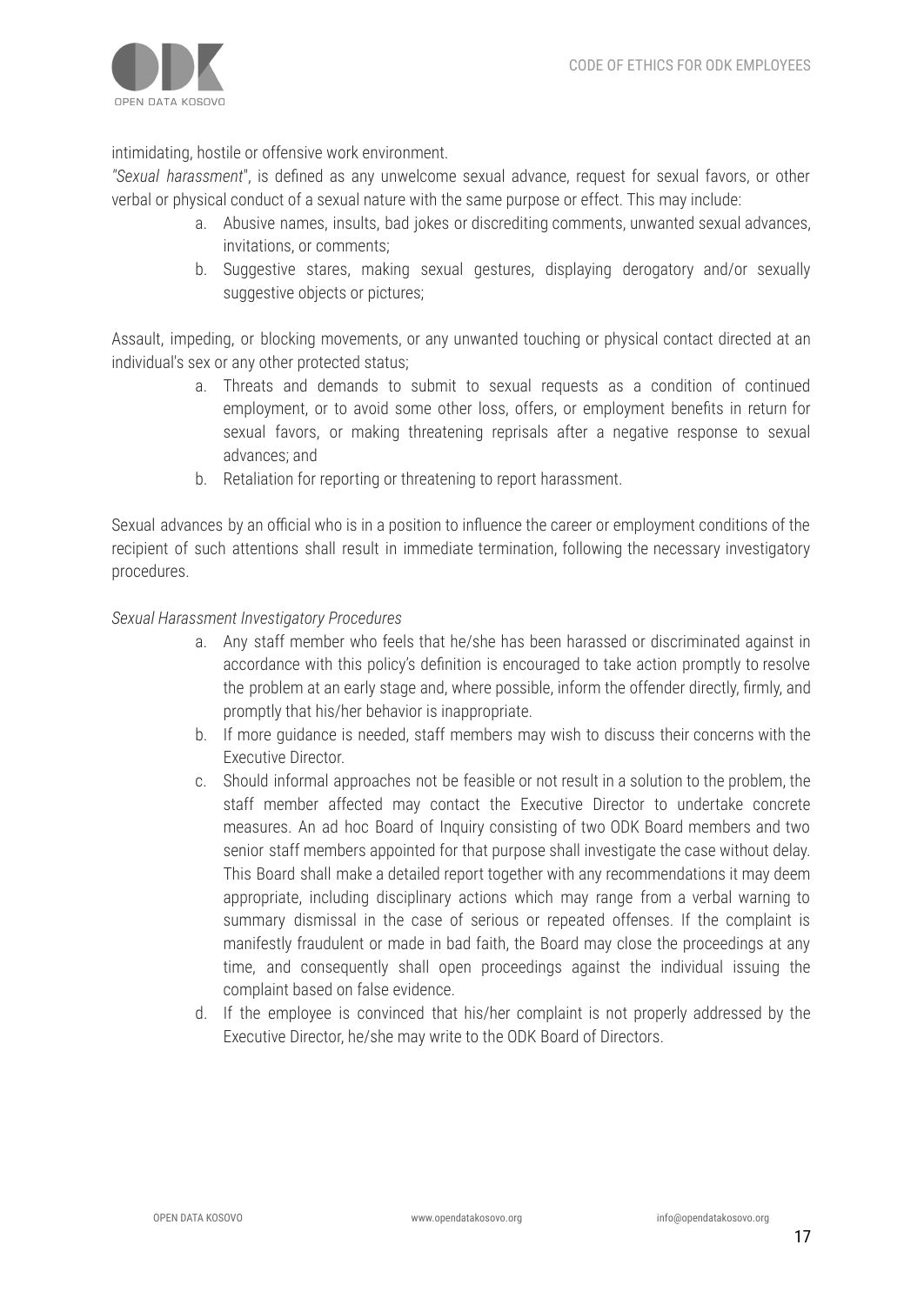

# **Chapter III. Rules of Conduct in Open Data Kosovo**

- $\triangleright$  The employees of Open Data Kosovo in their work are quided by the principle of professional independence, personal integrity, accountability, and honesty.
- $\triangleright$  The employees of Open Data Kosovo must perform their duties fairly and efficiently.
- $\triangleright$  The employees of Open Data Kosovo should use the financial means of the organization fairly and not misuse them.
- $\triangleright$  The employees of Open Data Kosovo should in no way misuse their official position for their own personal interest or other interests.
- ➢ The employees of Open Data Kosovo during the exercise of their official duty should establish and maintain the trust of the organization where they work and of those whom they serve.
- ➢ The employees of Open Data Kosovo exercise their duties professionally, responsibly and independently, without external influence.
- ➢ The employees of Open Data Kosovo must fulfill their duties in a transparent and professional manner.

#### **Protective measures**

OPEN DATA KOSOVO www.opendatakosovo.org info@opendatakosovo.org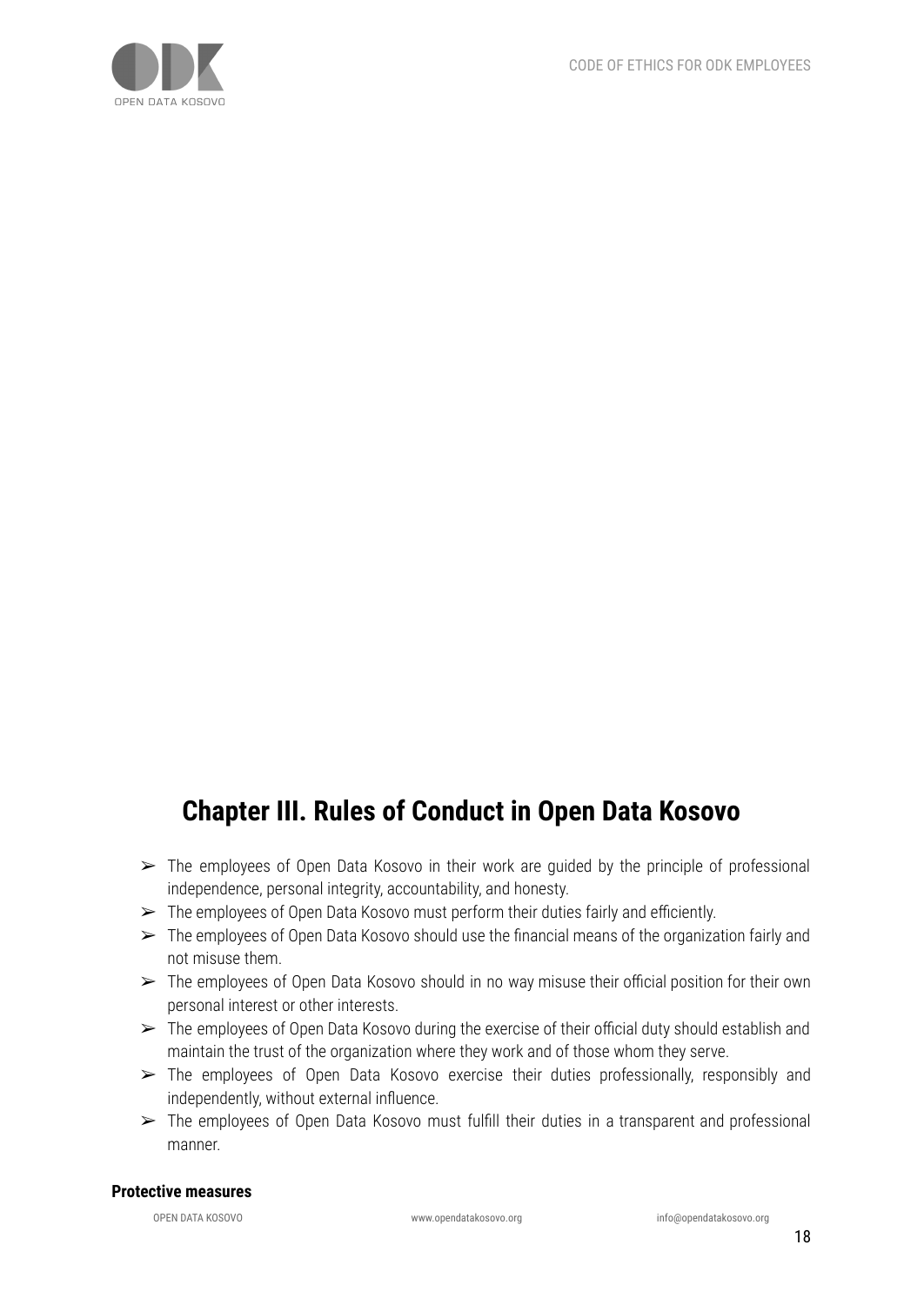

If the employee considers that she/he is required to act in violation of the law, the internal policies of the organization resulting in a violation of the Code of Conduct, such violations shall be presented to the Human Resources representative or the Executive Director or the Board.

#### **The behavior of employees in Open Data Kosovo towards other parties**

In the exercise of their duty, employees must:

- Behave professionally and respect the principle of equality, by giving up any discriminatory behavior against citizens or other parties;
- They act in a contained manner towards other parties, as well as with special care towards the elderly and the disabled;
- Presented correctly and responsibly in direct communication with citizens or through other forms of communication.

#### **The behavior of employees in Open Data Kosovo**

- Employees in Open Data Kosovo during the exercise of their duties should behave politely, regardless of nationality, religious, political, gender, health and family status.
- Employees in Open Data Kosovo should respect each other's work and cooperate in order to increase efficiency and quality at work.
- Employees in Open Data Kosovo should be careful not to hinder other employees in performing their regular job duties.
- The critique towards colleagues at work should be responsible and professional.
- The relationship between colleagues in Open Data Kosovo is based on mutual respect, as well as in respecting the dignity and personality of each and every one.

#### **The behavior of employees in Open Data Kosovo towards media**

- Employees in Open Data Kosovo should not disclose information about their work without proper authorization.
- Employees in Open Data Kosovo are not allowed to disclose secret information about their work.
- Employees in Open Data Kosovo in making public statements are by no means allowed to provide inaccurate information and personal opinions about the organization.

#### **Prevention of Conflict of Interest**

- Employees in Open Data Kosovo during the exercise of their duties and responsibilities should act in defense of the interest of the organization and are not allowed to put their private interest in the interest of the organization and the public.
- Employees in Open Data Kosovo exercise their function in accordance with the organization's policies and regulations, the Labor Law and other applicable laws in Kosovo, including the relevant Criminal Code of the Republic of Kosovo.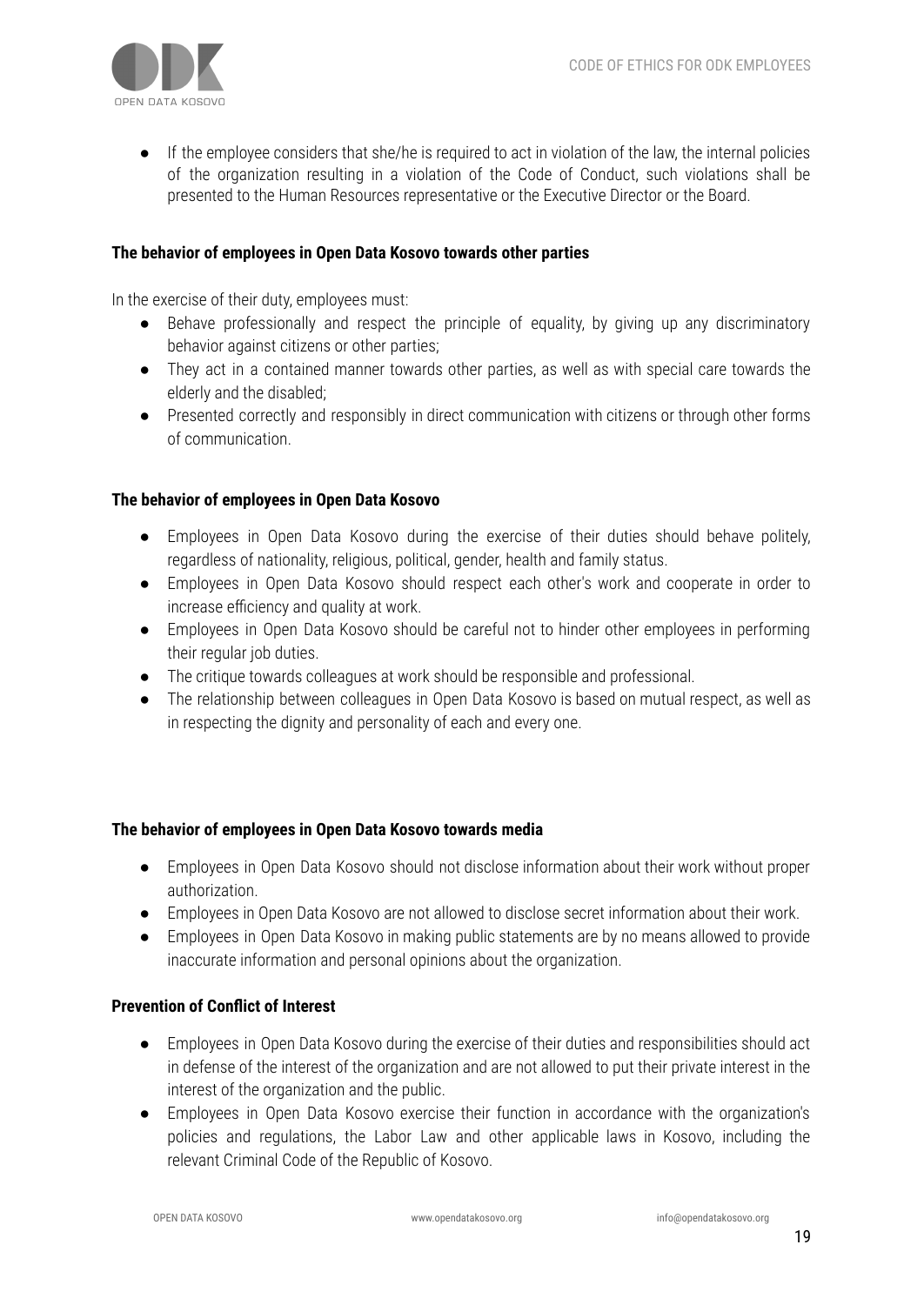

- When performing their duties when they are aware of the existence of a conflict of interest, employees in Open Data Kosovo are obliged to:
	- identify if there is a potential conflict of interest;
	- take the necessary steps to avoid the conflict of interest itself.
- If the employee is not sure about the existence or not of a conflict of interest concerning her/him, she/he must notify and consult as soon as possible with the manager, the HR representative or the governing body.

#### **Avoiding Conflict of Interest**

- Based on available data, the manager should undertake the necessary measures in order to avoid the appointment or selection of a person on positions that may produce or represent a conflict of interest.
- Employees in Open Data Kosovo cannot be charged with duties that may lead to the appearance of a conflict of interest.

#### **Employee engagement outside the organization**

- Outside activities of the employee in Open Data Kosovo include any regular or occasional paid or unpaid engagement outside the organization.
- Employees in Open Data Kosovo should not engage in any outside activity that hinders the performance of their official duty and undermines in any way the achievement of the organization's objectives.
- In case of an outside engagement, employees in Open Data Kosovo should inform the manager and HR representative.
- The involvement of the employee of Open Data Kosovo in teaching, research and training activities is permissible when this does not obstruct the performance of duties and is not in conflict with the nature of the work.
- Open Data Kosovo employees are permitted to join a trade union or employee representation organization.

#### **Presents**

● Employees in Open Data Kosovo cannot accept monetary gifts or other favors for themselves or for members of their family related to the exercise of official duties. Any received gift must be submitted to the Executive Director and registered by the respective official in charge of registering gifts.

#### **Responding to offers**

If an employee is offered an unfair advantage, she/he should:

- refuse, with no need to accept it and use it as evidence;
- try to identify the person who makes the offer;
- report this, as soon as possible, to the manager or the HR office.